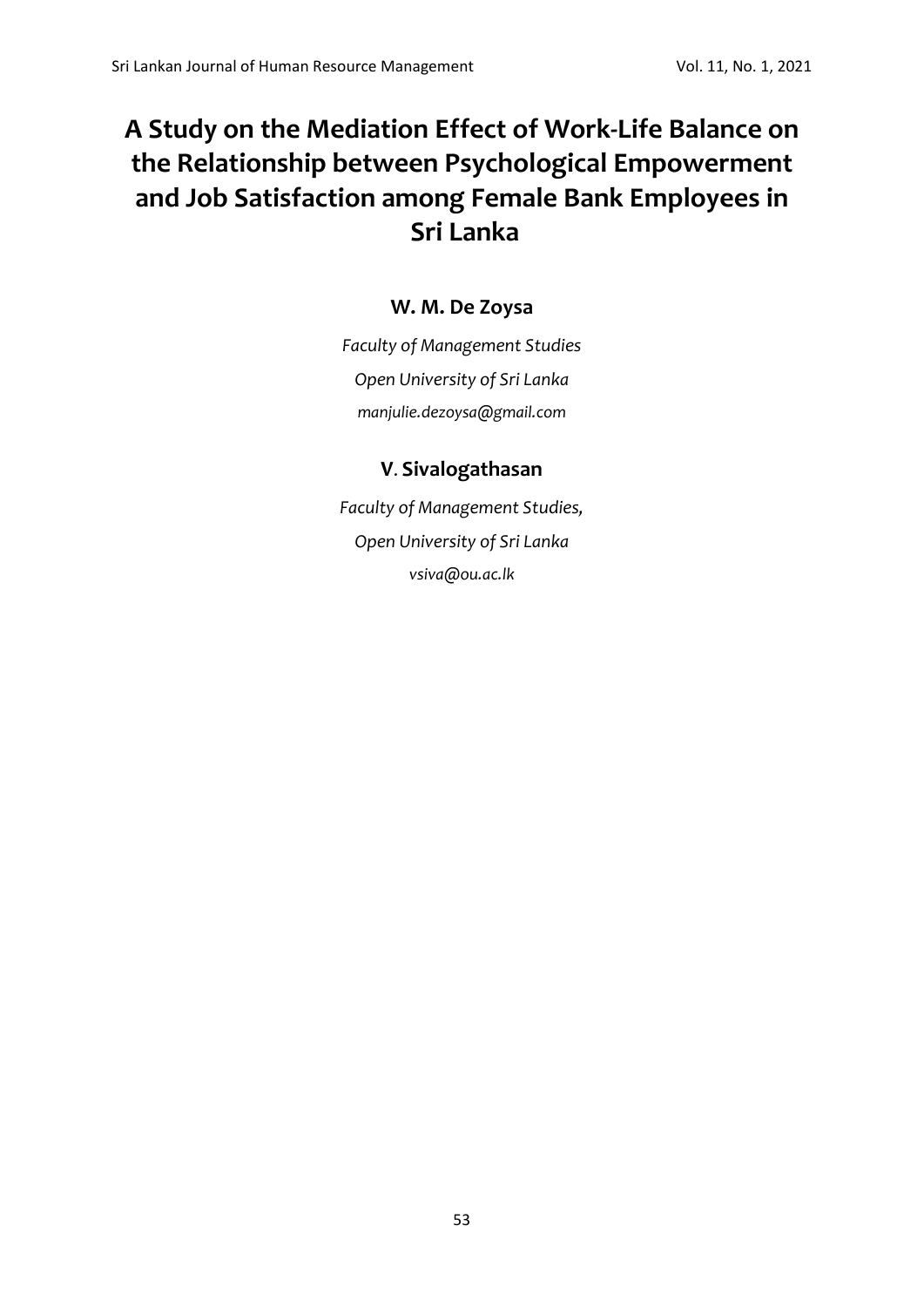## **Abstract**

This empirical quantitative study is about the Mediation Effect of Work-Life Balance on the Relationship between Psychological Empowerment and Job Satisfaction among Female Bank Employees of Sri Lanka. This is based on International Labor Organization report on the restraints on female workers' contribution towards the national economy of Sri Lanka. Banking sector was selected based on the considerable contribution made towards the service sector labor demand of the country. The target group consisting of 300 female middle managers from Western, Central and Southern provinces in Sri Lanka and sample selection by cluster random sampling of probability sampling method. The results analyzed by SPSS version 20 established that, the existence of Significant Positive Correlations among i) Psychological Empowerment (PE) and Work – Life Balance (WLB), ii) Work – Life Balance (WLB) and Job Satisfaction (JS), iii) Psychological Empowerment (PE) and Job Satisfaction (JS) and iv) the mediation effect of Work –Life Balance (WLB) with the relationship between Psychological Empowerment (PE) and Job Satisfaction (JS). In consideration of the findings of this paper, adding to the existing literature, the employers are recommended to take timely initiatives on improving Job Satisfaction, Work-Life Balance and Psychological empowerment employees for profit maximization. And individual employees should be directed towards integrating psychologically empowering measures to improve job satisfaction, work-life balance, to understand maintain and to be within one's own 'Work Life Cycle'.

**Key Words:** Female Bank Employees, Job Satisfaction**,** Psychological Empowerment, Work Engagement, Work – Life Balance

## **Introduction**

The reference to this study is based on the report, "Women at Work: The Course for Sri Lanka" of International Labor Organization (ILO, March 2018), which has emphasized the reasons and hindrances of female employee's labor contribution towards the national economy of Sri Lanka. Further, ILO (2018) predicts that the Sri Lankan labor force will start to contract as early as 2026, this signifies the importance of taking measures to increase the economically active women contribution towards the nation's labor force.

The influence of globalization, technological advancements along with the rigorous regulatory framework (local and international) contribute to continual work intensifications in increasing job responsibilities, job demand and the work performance of employees in the Sri Lankan banking industry. There is a tremendous and noticeable pressure on the banks, from its all stakeholders for the continual improvement in their delivery channels and quality standards in service levels to gain more market share for a sustainable competitive advantage. Employees are the most important and the distinctive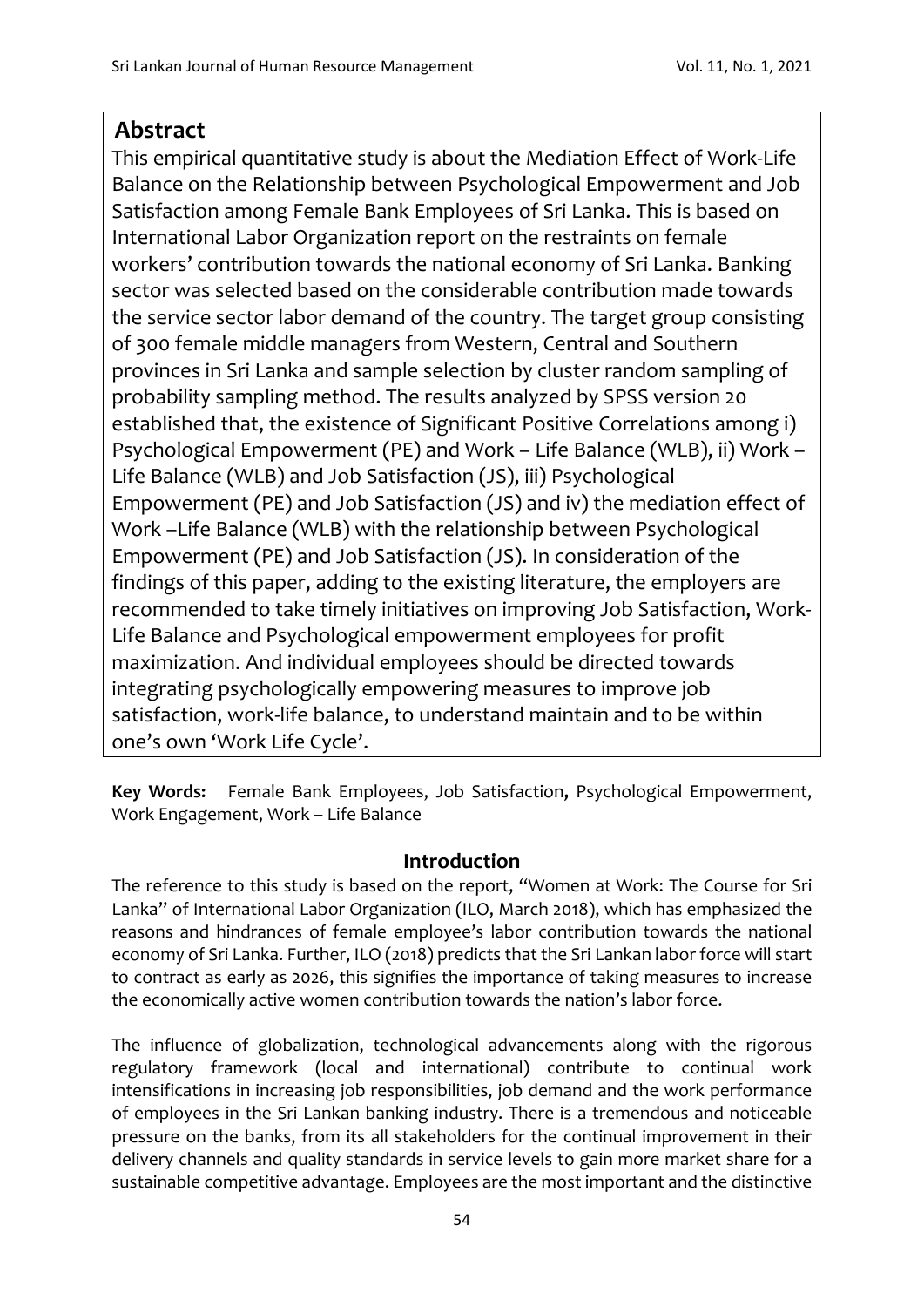resources of any organization that succors in "creating" such difference, and they are the "think-tank" or the decision makers to improve the quality of the service rendered to bring about efficiency and effectiveness in the Job (Mahdizade and Aylka, 2010).

The higher demand from the employment intensify work-life balance conflicts of these employees. Conflict between work and home life has a direct effect on the employee performance, job satisfaction and turnover intentions. More intense the pressure from each domain, more conflicting will be the work-life balance for an individual employee. According to Dessler (2006), work-life balance becomes more challenging for female employees in the context of making their career versus family decisions. This is due to a very high degree of gender stereotyping, especially in this part of the world, which burdens career women with much household responsibilities as against their male counterpart. This justifies in broader sense the ILO (2018) statement that, forty-eight percent (48%) of females out of five hundred (500) interviewed, who had been employed before, had given up their employment due to the reason of home-making.

The Quarterly Report of Sri Lanka Labor Force Survey, fourth quarter 2017 of Department of Census and Statistics, ministry of national policies and economic affairs, Sri Lanka (DCS, Labor Force Survey, 2017, p.1) reveals that, the labor force of the year 2017 was at 8.2 million, and the highest contribution (44.7% or 3.7 million) was from service sector. Further, in Labor Demand Survey, 2017 of Department of Census and Statistics, ministry of national policies and economic affairs, Sri Lanka (DCS - Labor Demand Survey 2017, p. 25) reveals that, out of the total estimated labor demand for the 2017 i.e. 497,302, the second highest demand 188,020 workers, from the services sector. Table 1, illustrates the gender-based distribution structure of the labor recruitment from the year 2015 to June 2017 (DCS - Labor Demand Survey 2017, p. 15). This clearly shows the increasing demand for economically active women's contribution in the employee hiring process. The percentage increased sharply from 37.5% in 2015 to 43.4 % in 2016 and 42.9% increase by the month of June 2017.

| Year                                                          | Total     |       | Female  |      | Male    |      |
|---------------------------------------------------------------|-----------|-------|---------|------|---------|------|
|                                                               | No.       | %     | No.     | %    | No.     | %    |
| 2015                                                          | 1,226,395 | 100.0 | 460,487 | 37.5 | 765,908 | 62.5 |
| 2016                                                          | 1,187,956 | 100.0 | 515,273 | 43.4 | 672,683 | 56.6 |
| 2017*                                                         | 881,411   | 100.0 | 378,143 | 42.9 | 503,268 | 57.1 |
| *In 2017 data was collected for the period of January to June |           |       |         |      |         |      |

**Table 1. Distribution of Number of Recruitments by Gender 2015 – 2017**

*Source: Labor Demand Survey, Dep. of Census and Statistics, Ministry of National Policies and Economic Affairs, Sri Lanka (2017, p 15)* 

Anyhow, in another report of DCS Labor Demand Survey (2017, p. 13) has identified "Nine" reasons for employer's reluctance in recruiting women workers to their employee carder, (Figure 1). Accordingly, employers were highly concerned about female employee's higher responsibilities towards their family, lack of dedication to work and higher absenteeism,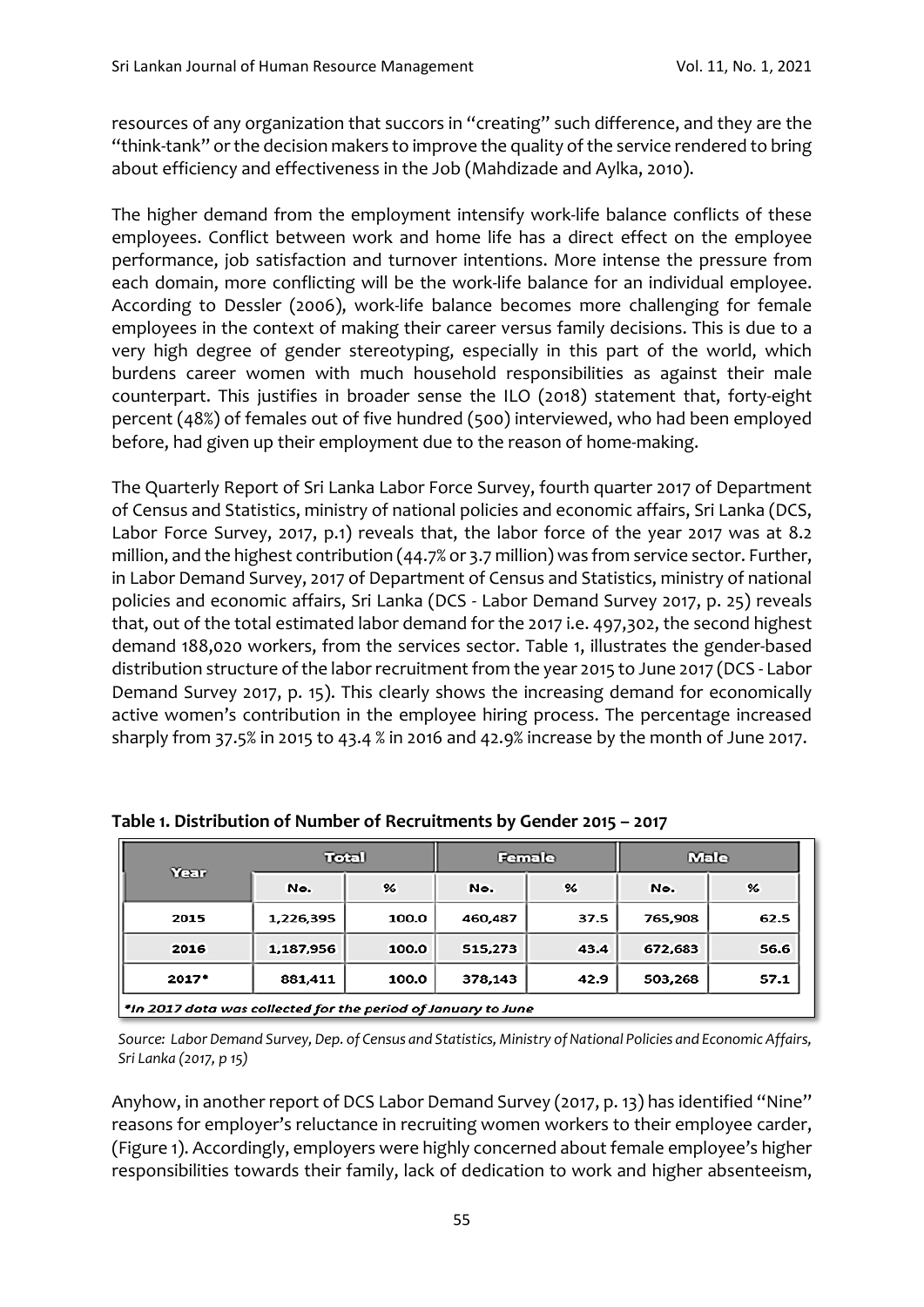which could be considered as the effects and factors of the negative consequences of not being able to have a proper Work-Life Balance for female workers.





*Source: Labor Demand Survey for 2017, Department of Census and Statistics, Ministry of National Policies and Economic Affairs, Sri Lanka (2017, p. 13)*

## **Problem Statement**

In the limelight of increasing work pressure for more vigilant personal job responsibilities bestowed on each individual, to take measures for balancing of their personal and domestic family life obligations could be considered as "one of the major challenges" faced by today's working women. This milieu is more apparent in the banking industry, in which the work pressure is seemingly higher, due to the ever increasing stringent and strict regulatory and policy controlling measures to be adhered by the bank employees without any deviations. This arises out of the interest of safe guarding the deposit liabilities of bank's constituents, and to avoid any unlawful transactions, which lead for operational risks, substantial financial losses and reputational concerns, in addition, to maximizing shareholder wealth and safeguarding stakeholder interests.

This high risk-taking work environment is an undoubted contribution factor to increase an individual's stress levels, which have a direct bearing on job satisfaction and performance outcomes of employees. And present-day banking policies of extended banking, weekend banking and 24/7 banking also causing for increase in job involvement and commitment of employees, while reducing the time to be spent at home, family and "personal time" of an individual employee.

Even though this a timely topic, directly affecting the female worker's quality of work and her contribution towards the national economy, there are no or very few published studies available in the existing literature of Sri Lanka on the same topic. Anyhow many studies available in the individual variables of this topic (e.g., Job Satisfaction among female banking employees, work-life balance among female bank employees, work empowerment and related aspects) in the Sri Lankan context. As such the researchers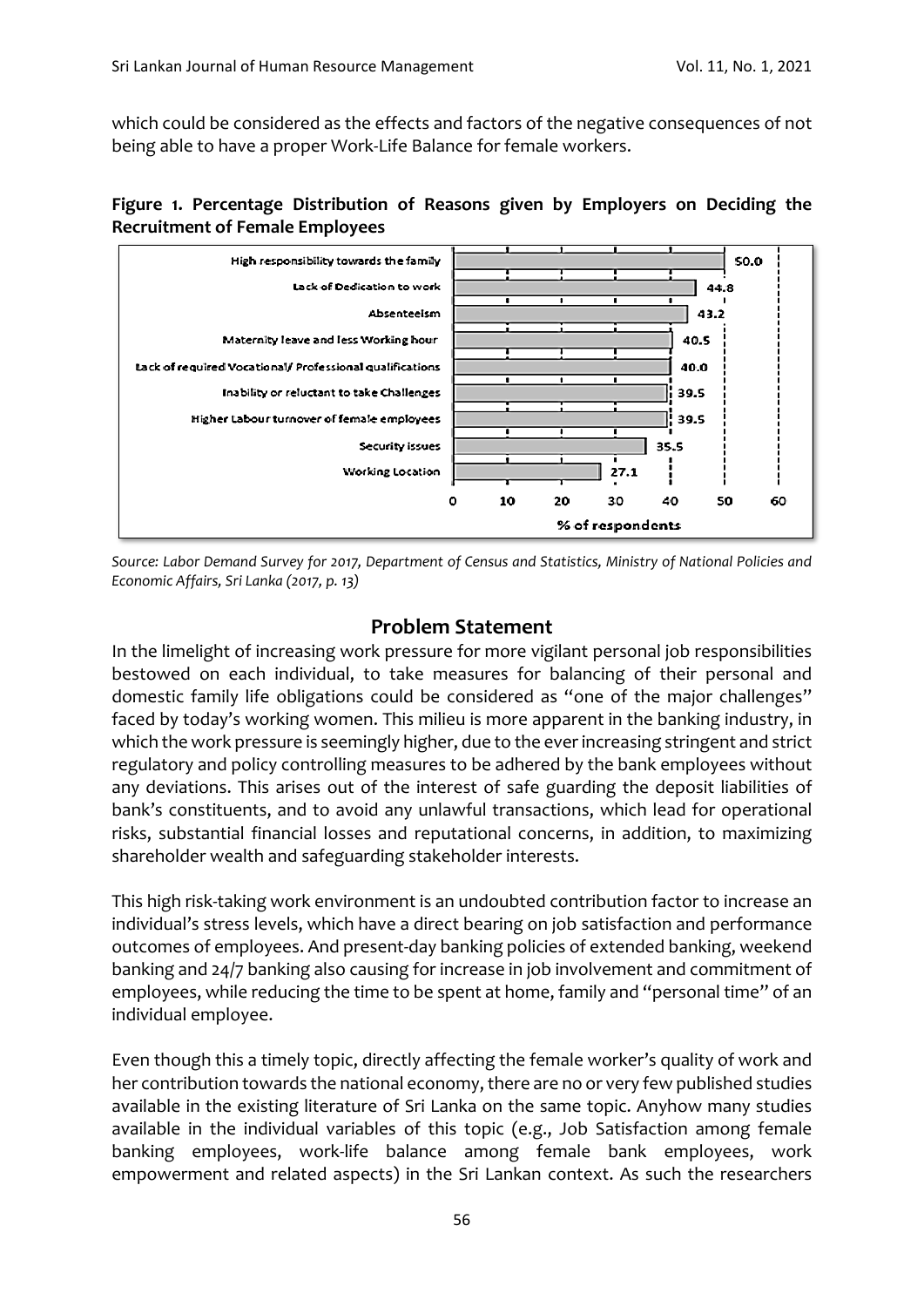intended to conduct an empirical study on The Mediation Effect of Work-Life Balance on the Relationship between Psychological Empowerment and Job Satisfaction among Female Bank Employees of Sri Lanka, to bridge the present gap in Literature.

## **Research Objectives**

The main objective of this research was to identify the Mediation Effect of Work-Life Balance on the Relationship between Psychological Empowerment and Job Satisfaction among Female Bank Employees of Sri Lanka, as such, specific objectives of this research are stated below:

- 1. To identify the relationship between Psychological Empowerment and Work -Life Balance among Female Bank employees of Sri Lanka.
- 2. To identify the relationship between Work -Life Balance and Job Satisfaction among Female Bank employees of Sri Lanka.
- 3. To identify the relationship between Psychological Empowerment and Job Satisfaction among Female Bank employees in Sri Lanka.
- 4. To identify how Work-Life Balance mediates the relationship between Psychological Empowerment and Job Satisfaction among Female Bank employees of Sri Lanka.

## **Psychological Empowerment**

## **Literature Review**

The American Psychotically Association (Menon, 1999) definition for psychological empowerment was illustrated by the basis of an individual employee, considering the "cognitive state of the individual" and characterized by their sense of perceived control, their perceptions of competence, and the way in which they internalize the organizational objectives. According to Seibert, Wang, and Courtright (2011) one could define psychological empowerment as "an intrinsic self -feeling of motivation of an individual, which is reflected upon an employee's sense of self-control, related to their job/work, which has an active involvement or impact on their job role".

During the past few decades, management literature has shown an increasing interest in the field of identifying the factors which influence an employee's psychological empowerment. This is with the realization of the impact of workers' psychological empowerment having towards an organization's efficiency and effectiveness as a whole (Moye, Henkin, and Egley, 2005). This antecedent psychological empowerment concept was further developed on the theoretical framework of choice, meaning, impact and competence by Thomas and Velthouse (1990). And the four perceptions of psychological empowerment as revealed by Spreitzer, (1995); Thomas and Velthouse, (1990) are: selfdetermination, impact, competence and meaning.

## **Job Satisfaction**

The scholars and employers begun to pay attention to the employee job satisfaction with Elton Mayo's famous Hawthorne study, in the 1920's at the Western Electric Company. According to Brief (1988) as related by Jayathilake (2014) this study implied that satisfied workers increased productivity. Job satisfaction is one of the utmost important and complex areas in managing the Human Capital of any organization throughout many centuries. According to Jayathilake (2014) as stated by Miskel and Ogawa (1988), the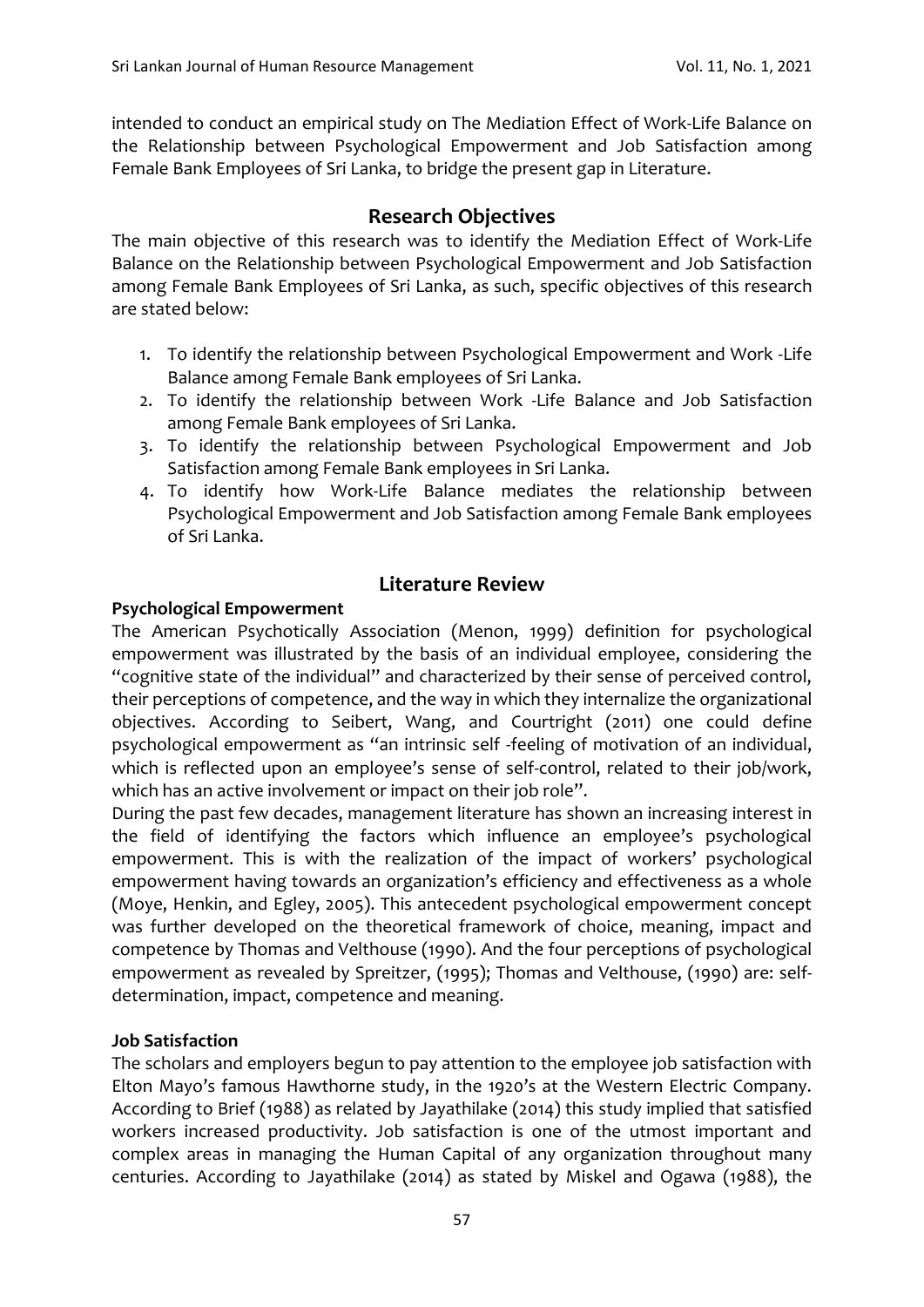concept job dissatisfaction could be defined as an affective status in a person's mind, which has been a resultant evaluation of their work roles negatively or adversely or as a result of an unenjoyably task. Due to the highly individualized subjective nature, making the employees satisfied is the most challenging task for any manager, especially today, having the challenge of managing many generations including millennial.

Even though the notion of job satisfaction is of greatest interest to literature and employers according to Jayathilake (2014), Mitchell & Larson (1987) have identified that, there is no universal definition on Job Satisfaction; the conclusion was arrived after examining around 3000 studies on job satisfaction. Anyhow the definition given by Locke (1976) is a definition, commonly accepted for the notion job satisfaction, "the pleasurable emotional state resulting from the perception of one's job as fulfilling or allowing the fulfillment of one's important job values".

#### **Work-Life Balance**

As related by Kalliath & Brough (2008), despite the fact that, there are numerous extensive literature surveys have been carried out based on the term 'work-life and family-life balance' a formal definition is yet to be formed. According to Wessels (2012) the concept work and domestic -life balance which is highly subjective is having certain ambiguities in many literatures for 'best' work-life balance practices for an individual. According to Wessels (2012), work -life -balance is "the absence of unacceptable levels of conflict between work and non-work demands" or, that is to minimize the opposing conflicting situations in both domains: i.e., demands from work related obligations and non-workrelated commitments. In this context, the meaning of "work" may be "an activity involving mental or physical effort done in order to achieve a result" (Oxford Advanced Learner's Dictionary (2002. p, 726) or to earn a living, while "non-work demands" mean anything except work. Therefore, some authors are in favor of the terms such as work-family life balance, work-home life balance, as according to Galinsky, Bond and Friedman, 1996; Guest, 2002; Hill, Hawkins, Ferris, and Weitzman, 2001, Maume and Houston, 2001 (Wessels, 2012).

Work and family life balance in general could be detailed as an "individual's personal comfortable status of equilibrium that is achieved between an individual's personal and domestic life priorities, and with the Job demands and obligations towards their employment or profession". This is a highly sensitive and subjective aspect dependent upon an individual's life style and upbringing. Many psychologists view as, the job demands for an employee from his/her career or profession should not overwhelm that individual's opportunity to enjoy and having a satisfying personal life, outside of the work environment. The concept of work and domestic life balance encourages an individual employee to balance their activities within their available time-frames: to devote time with their families and loved ones, having time for vacations and health activities by prioritizing and taking measures to maintain a balance as along with their career or business etc.

#### **Relationship between Psychological Empowerment and Work-Life Balance**

According to the research carried out by Grant-Vallone and Ensher (1998) as cited by Akdağ (2012) one of the concerns for quality of occupational life of an employee is the Work-Life Balance and its relationship with quality of life. Further, they identified that an individual's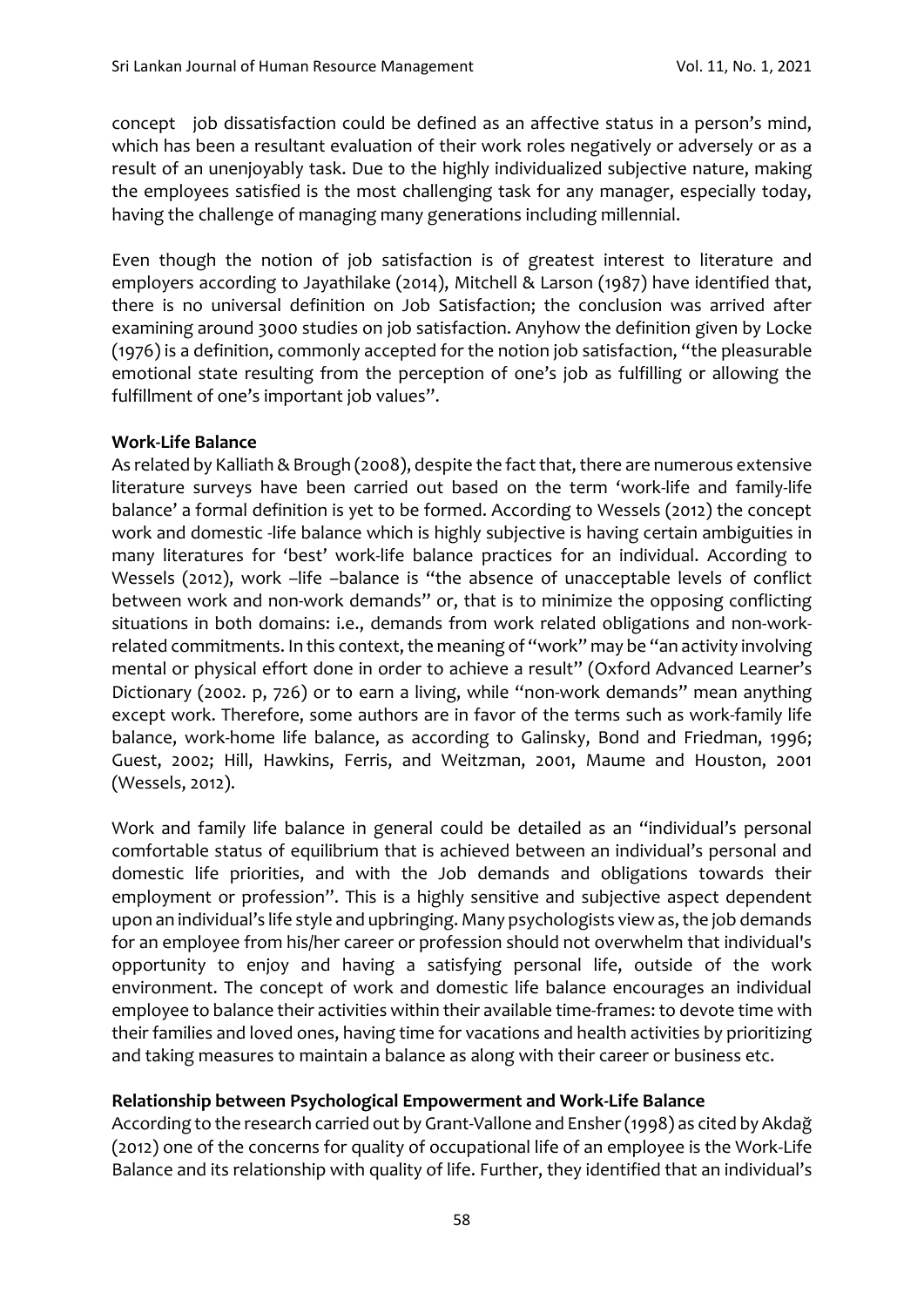physical health and psychological well-being are being affected or cause for suffering, due to the interference an individual having between work and personal lives. Akdağ (2012) said that, for the well-being of individual employees are essential for the best interest of organizations and communities since in average an adult spends most of his/her life in working including two third of their awakening life time. The effect of employee health due to work related stressors have been mentioned by Loretto, Popham, Platt, Pavis, Hardy, Macleod and Gibbs (2005) according to Akdağ (2012). According to [Boudrias,](https://www.emerald.com/insight/search?q=Jean%E2%80%90S%C3%A9bastien%20Boudrias) [Gaudreau,](https://www.emerald.com/insight/search?q=Patrick%20Gaudreau) [Savoie,](https://www.emerald.com/insight/search?q=Andr%C3%A9%20Savoie) and [Morin](https://www.emerald.com/insight/search?q=Alexandre%20J.S.%20Morin) (2009), as retold by Sivalogathasan (2011) an individual's active orientation towards their work is attained by psychological empowerment, and an individual is being able to shape-up their work and the fact of the means of wanting to shape-up their work.

According to Spreitzer (1995), further developed previous researches on this field by Conger & Kanungo (1988) and Thomas and Velthouse (1990) identified, that the psychological empowerment occurs when employees perceive that they exercise some control over their work lives, or an individual's perceived orientation towards their work. She furthermore defines empowerment as intrinsic motivation manifested in four cognitions (a. self-confidence, b. Meaning, c. Autonomy and d. Impact) reflecting an individual's orientation to his or her work role.

#### **Relationship between Work-Life Balance and Job Satisfaction**

One of the major criterions in improving the effectiveness and the efficiency of any organization is the productivity of its employees. To improve labor productivity, the impact of the way in which employees manage their work and domestic life is having an immense influence. An employee's effort to manage these two extents in their life is continually having a direct comportment on the psychological well-being of them, which in turn directly affect their contribution to the employment.

The confliction of employees work life and home life is influencing directly on the level of job satisfaction and contributing employee turnover intention, which affects the productivity quality and performance outcomes of any organization, as such there is an increasing tendency for organizations to use work-life balance (WLB) initiatives at the level of recruitment and to retain key personnel (Smith and Gardner, 2007). Adikaram (2016) cited a research done by Yadav and Dabhade (2014) analyzing the relationship between work life balance and job satisfaction of the working women with a sample of seventy-five, each from banking and education sector. The result was that, both domains share a significant positive relationship.

#### **Relationship between Psychological Empowerment and Job Satisfaction**

Job satisfaction could be considered as a state of preference received by applying an individual's values to the job. It is the belief that the job satisfaction can be well-thoughtout as a universal feeling about the job or the attitude about numerous aspects or characteristics of a job (Sivalogathasan, 2011). Locke (1976) as cited by Wickramasinghe (2018) stated job satisfaction as a positive or pleasurable personal status arising out of appraisal of their Job or work. The course of enhancing the state of mind of an employee of self-efficacy amongst the members of an organization, through identifying and taking measures to eliminating circumstances and conditions, that could foster powerlessness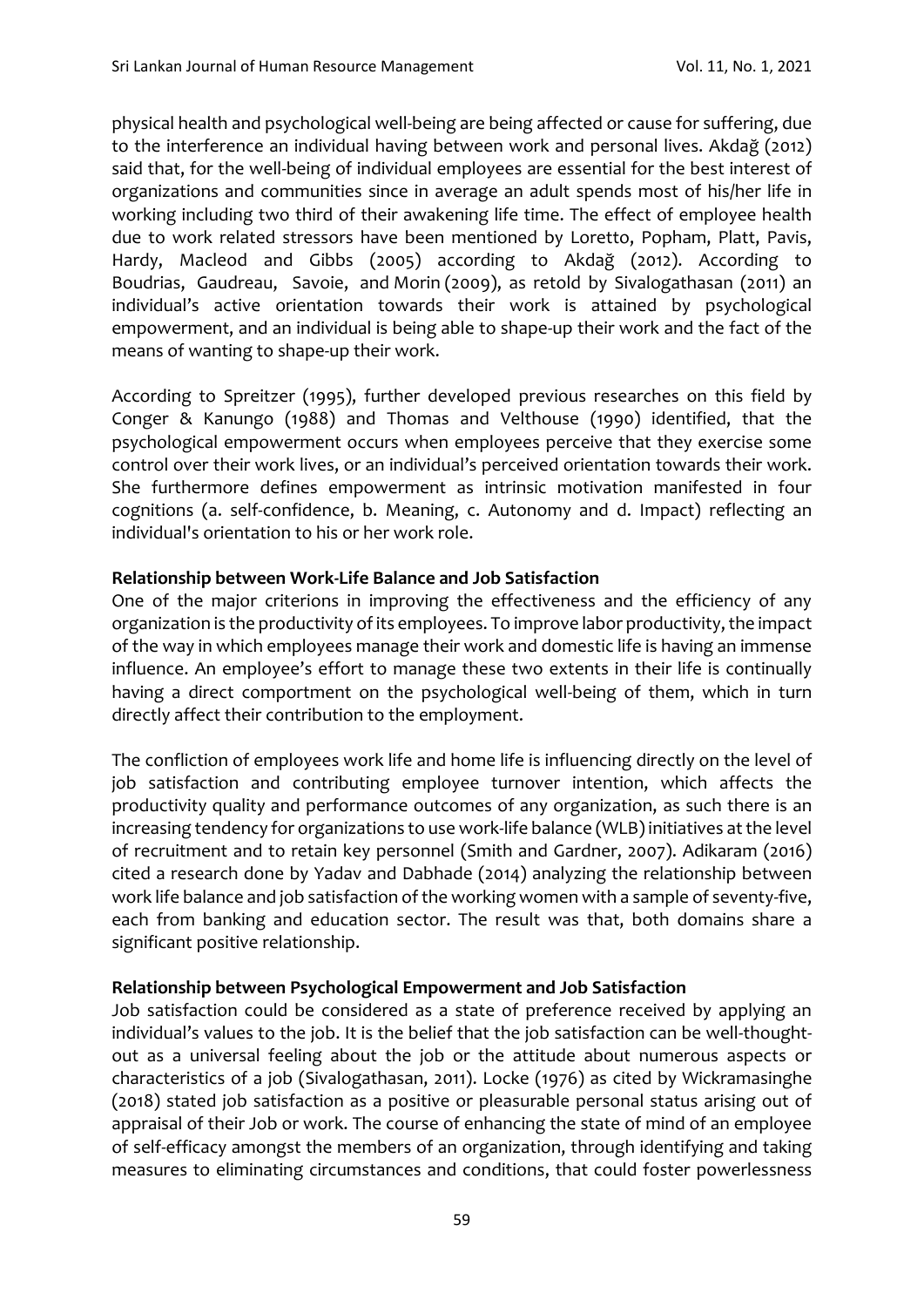amongst employees, by formal corporate procedures and informal practices could be recognized as Psychological Empowerment to bring in self-efficacy of organizational members (Spreitzer, 1995).

Wickramasinghe et al, (2018) cited the study of Al-Ababneh, Al-Sabi, Alshakhsheer, and Masadeh (2017), who have studied the "Influence of Psychological Empowerment on Job Satisfaction in Five Star Hotel in Jordan", with a sample of 186 staff attached to different departments in which revealed that Psychological Empowerment as the significant predictor of Job Satisfaction. Further Wickramasinghe et al, (2018) mentioned that the Job Satisfaction is an essence within an organization that affects the life of people with the organization as whole. As stated by Wickremasinghe et al (2018) numerous empirical researchers (Al- Ababneh et al., 2017; Alajmi, 2016), have recognized that there is a positive relationship between Psychological Empowerment and Job Satisfaction.

#### **Mediation Effect of Work-Life Balance on the Relationship between Psychological Empowerment and Job Satisfaction**

Work- life-balance is satisfaction and good functioning at work and home with a minimum role conflict (Wessels, 2012). JS is an essence within an organization that affects the life of people with the organization as whole Wickramasinghe et al, (2018). And an individual's active orientation towards their work is attained by PE, and comprise an individual is being able to shape-up their work and also the means of wanting to shape-up their work. (Sivalogathasan, 2011). One of the main concerns of today's employees is to maintain a continuous balance within their multifunctional roles of employment and domestic life or having an effective Work-Life Balance. Both these roles are equally important for the psychological well-being of an employee. The inter-connection and inter-relation among these two domains have a significant and unavoidable influence and effect on the Job Satisfaction of an employee, which in turn on the efficiency and the productivity levels of any employee and the organization and economy as a whole.

## **Research Method**

The sample population for this study was selected by cluster random sampling of probability sampling method. With the difficulty in accessing to all the bank branches in the Island and the time constrains, it was decided to conduct this research in the most populated districts of the country, where the majority of bank branches are located. As such data was gathered from randomly selected middle level female bank managers in Western, Southern and Central Provinces, in Sri Lanka. Target Population was Three hundred (300) i.e., two hundred (200) from Western Province and fifty (50) each from Central and Southern Provinces.

Since research was done in private and public sector commercial banks in Sri Lanka, it has ensured easy accessibility to the respondents via the branch network of bank, which was convenient to reduce time and expenses in relation to gathering data and administering the entire research process.

A well-designed questionnaire administered under five (5) scaled Likert-Scales with relevant demographic questions was used to collect data for this study. The tested Psychological Empowerment Questionnaire (05 items) developed by Spreitzer (1995) has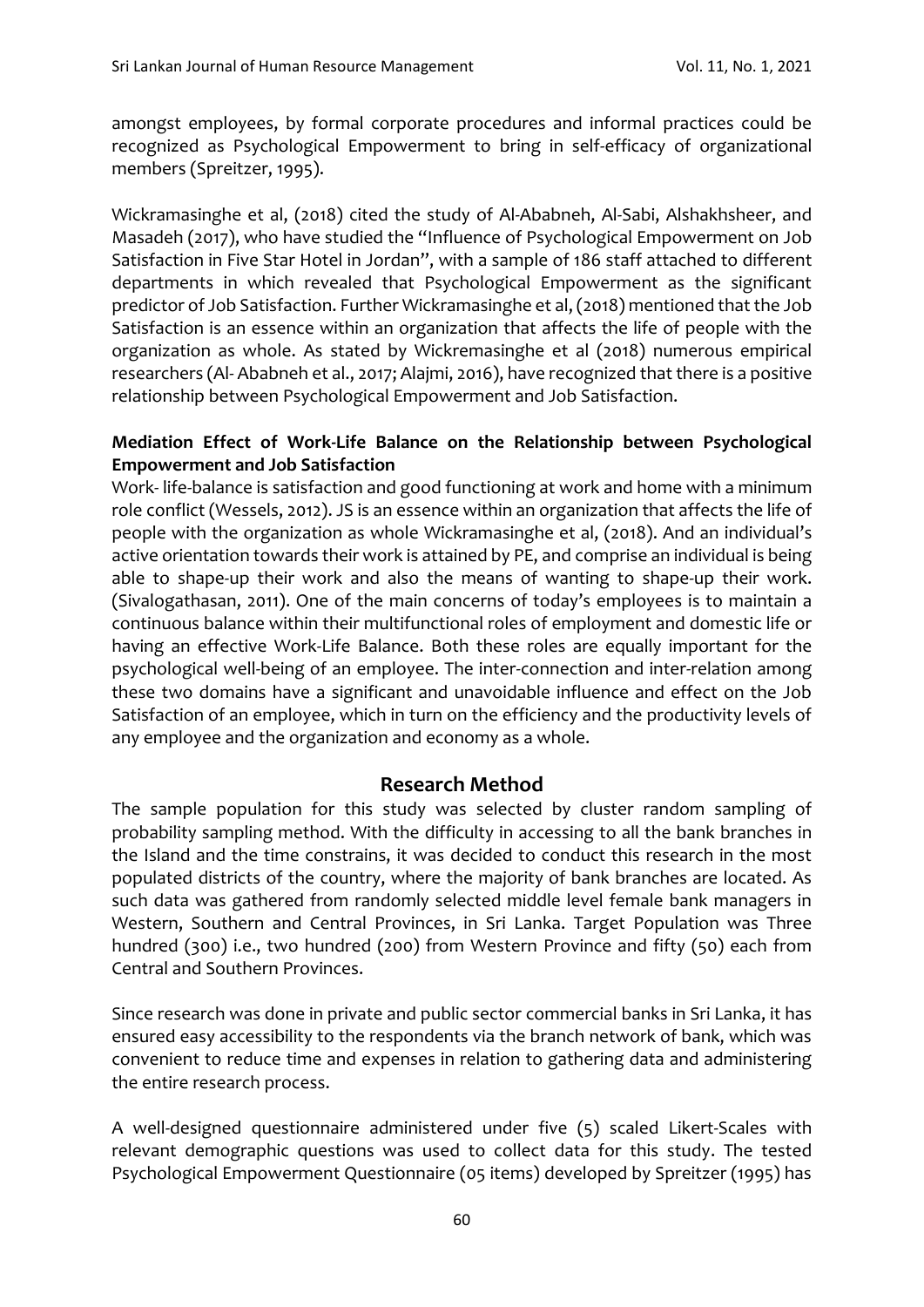been used to measure the psychological empowerment of the respondents in this research. Job Satisfaction was measured by using the scale of JDI or the "Job Descriptive Index introduced by Smith, Kendall and Hulin (1969). As mentioned by Brough, Timms, O'Driscoll, Kalliath, Siu, Sit, and Lo (2014) a single specific agreed upon questionnaire for work–life balance based on theoretical models cannot be identified among existing literature. As such, Work-life balance was tested on a questionnaire self-constructed by these researchers, based on Netemeyer, Boles, and McMurrian (1996) (FWC) and (WFC) scale and Fisher, Bulger, and Smith (2009) scale had been used in this study.



## **Figure 2. The Conceptual Framework of the Study**

- *H1: There is a positive relationship between Psychological Empowerment and Work-Life Balance.*
- *H2: There is a positive relationship between Work-Life Balance and Job Satisfaction.*
- *H3: There is a positive relationship between Psychological Empowerment and Job Satisfaction.*
- *H4: Work-Life Balance mediates relationship between Psychological Empowerment and Job Satisfaction.*

## **Data Analysis and Findings**

## **Descriptive Analysis**

In this study, out of the total target population (TTP) 300, i.e. Western province 200, Central province 50 and Southern province 50. And the total respondent's rate in Western province 158 (79%), Central Province 39 (78%) and Southern 32 (64%). As such Total Respondents were at 229 (76.33%) in this study. According to Babbie (1998), over and above 70% response rate will be considered as very good.

Demographic data analysis: Majority of respondents 128 (55.9%) were government sector while 101 (44.1%) of private sector banks and they all possessed G.C.E A/L, university degree or with professional qualification. Most of them are employed between 16 to 25 years i.e., 86 (37.5%) followed by 73 (31.8%) respondents had worked for  $-5$  to 15 years. All of them were above 18 years while majority between 36 to 45 years (89 or 38.9%) and 176 (76.8%) was married while only 44 (19.21) female bankers were unmarried in this sample. And 171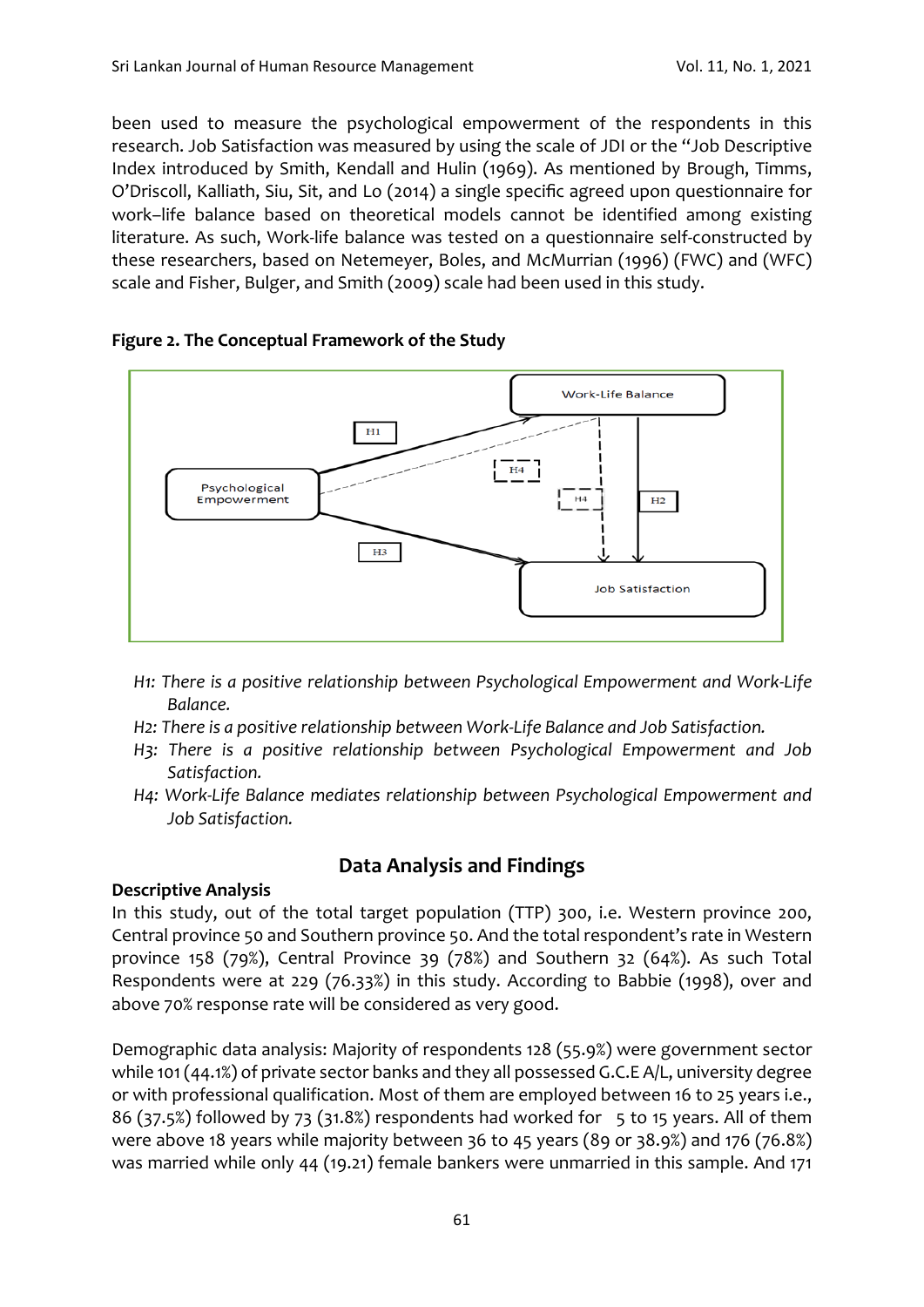(74.6%) or the majority of them had 1 or 2 dependents. With regards to the income levels most of them (112 or 48.9%) earned in between Rs.101,000 to Rs.150,000 thousand for a month and 78 respondents, or 34.1% earned between Rs.50 000 and Rs.100 000. Around 81 (35.3%) were traveling in between 11 to 20km daily which was the highest distance of commuting followed by 75 (32.7%) travelled 6 to 10 km to their work location daily.

The descriptive analysis of each variable is depicted in the following Table:

| <b>Variables</b>                                                                  | Mean | <b>SD</b> | N   |
|-----------------------------------------------------------------------------------|------|-----------|-----|
| <b>Psychological Empowerment</b>                                                  |      |           |     |
| 1) The work I do is personally meaningful to me                                   | 4.17 | 0.94      | 229 |
| 2) I have significant autonomy in determining how I do my Job                     | 3.86 | 0.97      |     |
| 3) My impact on what happens in my department is large                            | 4.10 | 0.83      |     |
| 4) I have a great deal of control over what happens in my department              | 3.67 | 1.04      |     |
| 5) I have mastered the skills necessary for the Job                               | 4.03 | 0.80      |     |
| <b>Work - Life Balance</b>                                                        |      |           |     |
| 1) I feel that I am being able to balance my Work and Domestic Life               | 3.78 | 1.13      |     |
| 2) I do not worry about work when I am actually not at work                       | 3.19 | 1.26      |     |
| 3) I feel that I have enough time to spend with my family                         | 3.10 | 1.40      |     |
| 4) I do not miss any quality time with my family and friends due to work pressure | 3.17 | 1.28      |     |
| 5) I do not feel tired/depressed because of work                                  | 2.88 | 1.32      |     |
| <b>Job Satisfaction</b>                                                           |      |           |     |
| 1) I am rewarded for the quality of my work                                       | 3.43 | 1.16      |     |
| 2) My work gives me a feeling of personal accomplishment                          | 3.69 | 1.03      |     |
| 3) I have a clear path of career advancement                                      | 3.48 | 1.13      |     |
| 4) I am being valued by my supervisor                                             | 3.59 | 1.12      |     |
| 5) Overall I am satisfied with my Job                                             | 3.69 | 1.09      |     |
| 6) It is easy to get along with my colleagues                                     | 3.87 | 1.03      |     |

The descriptive statistics of Psychological Empowerment reveals that employees felt that their work has a personal meaning for them (mean 4.17 & SD 0.94), and they make a significant impact on the working place (mean 4.10 & SD 0.83). Even though they feel that they have necessary skills to perform their duties (mean 4.03 & SD 0.80) they felt they do not have much control over the working environment (mean 3.67 & SD 1.04) and they do not have a significant autonomy (mean 3.86 & SD 0.97) in what they are doing.

Work – Life Balance descriptive data analysis was in close to negative overall level i.e. the female worker who felt that they are able to have a balance between domestic life and work life (mean 3.78 & SD 1.13) were at moderate numbers while many of them tend to worry about work when they are actually not at office (mean 3.19 & SD 1.26) many of them felt they miss out quality time with family and friends due to work pressure (mean 3.17 & SD 1.28) .They felt that they do not have much time to spend with their family (mean 3.10 & SD 1.40) and their work is tiresome for them (mean 2.88 & SD 1.32). This finding reveals the statistical evidences supporting work life balance difficulties faced by the banking sector female employees, this justifies in broader sense the ILO (2018) statement that, forty-eight percent (48%) of females out of five hundred (500) interviewed, who had been employed before, had given up their employment due to the reason of home-making.

The majority of these female bank employees in relation to Job Satisfaction had a more neutral feeling. Their feeling of getting along with colleagues in office was at a somewhat higher level (mean 3.87 & SD 1.03), majority of them felt neutral towards job satisfaction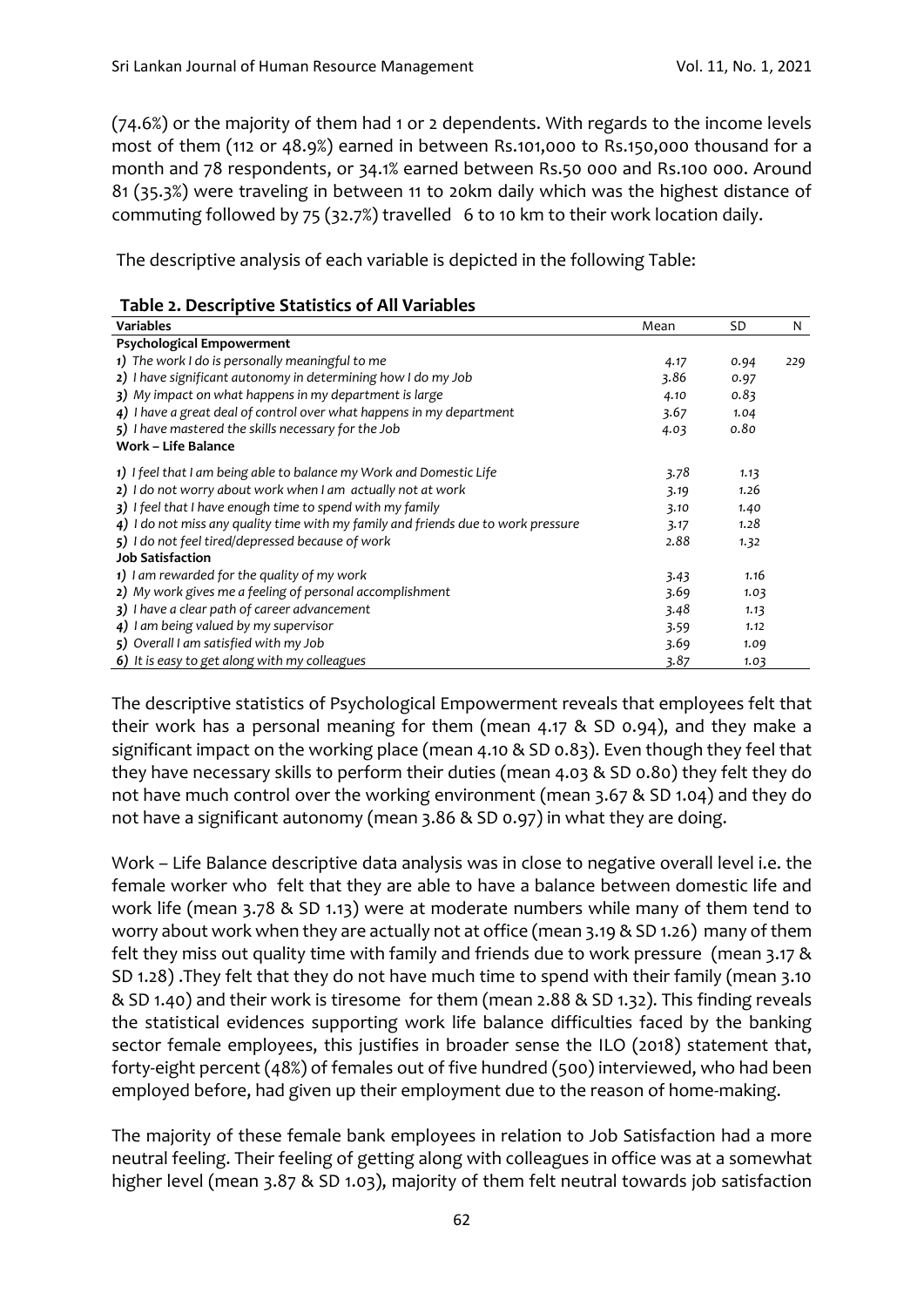(mean 3.69 & SD 1.09) and clear career development (mean 3.48 & SD 1.13) felt least satisfied towards rewards they get for the work done (mean 3.43 &S D 1.16). Retrospective effect of work- life balance difficulties could be one reason for the lower level of job satisfaction among these employees.

## **Validity and Reliability**

The questionnaire was proved in the pilot test which showed a Cronbach's Alpha value .628, .831 and .864 for PE, WLB and JS. The questionnaire specifically selected to achieve the purpose of this study based on already tested questionnaires in this field of study. PE questionnaire was based on Spreitzer (1995) PE model, JS was based on JDI questionnaire of Smith, Kendall and Hulin (1969) and WLB was self- constructed based on Netemeyer, et al., (1996), (FWC) and (WFC) scale and Fisher et al., (2009) scale.

| Variable                  | Cronbach's | Cronbach's Alpha Based on | No. of Items |  |
|---------------------------|------------|---------------------------|--------------|--|
|                           | Alpha      | Standardized Items        |              |  |
| Psychological Empowerment | .706       | .705                      |              |  |
| Work - Life Balance       | .840       | .839                      |              |  |
| Job Satisfaction          | .870       | .869                      | ь            |  |

#### **Table 3. Reliability Statistics of All Variables**

*Source: Survey Data*

The Table 3 depicts the Cronbach's Alpha reliability data of all three variables, generated by the SPSS Version 20 for this study. According to Sekaran (2000) if the coefficient of the reliability gets closer to 1.0 could be consider as better, while over and above .80 is good, and in the range of .70 is acceptable and lesser than .60 deemed as poor. As such in this study, data analysis in Cronbach's Alpha coefficient values were at .706, .840 and .870 for Psychological Empowerment, Work – Life Balance and Job Satisfaction respectively are at the acceptable levels.

## **Inferential Statistics**

The results of the inferential statistics employed to test Hypothesis of this research are presented in this section. For this, Pearson's Product Moment Correlation Coefficient was calculated for testing and identifying relationships and interrelations of Hypothesis for the discussions and conclusions thereafter.

## **Table 4. Correlations: Psychological Empowerment and Work – Life Balance**

|                           |                        | Psychological<br>Empowerment | Work-Life Balance |
|---------------------------|------------------------|------------------------------|-------------------|
|                           | Pearson<br>Correlation |                              | $.368**$          |
| Psychological Empowerment | Sig. (2-tailed)        |                              | .000              |
|                           | N                      | 229                          | 229               |
| Work-Life Balance         | Pearson<br>Correlation | $.368**$                     | 1                 |
|                           | Sig. (2-tailed)        | .000                         |                   |
|                           | N                      | 229                          | 229               |

\*\*. Correlation is significant at the 0.01 level (2-tailed).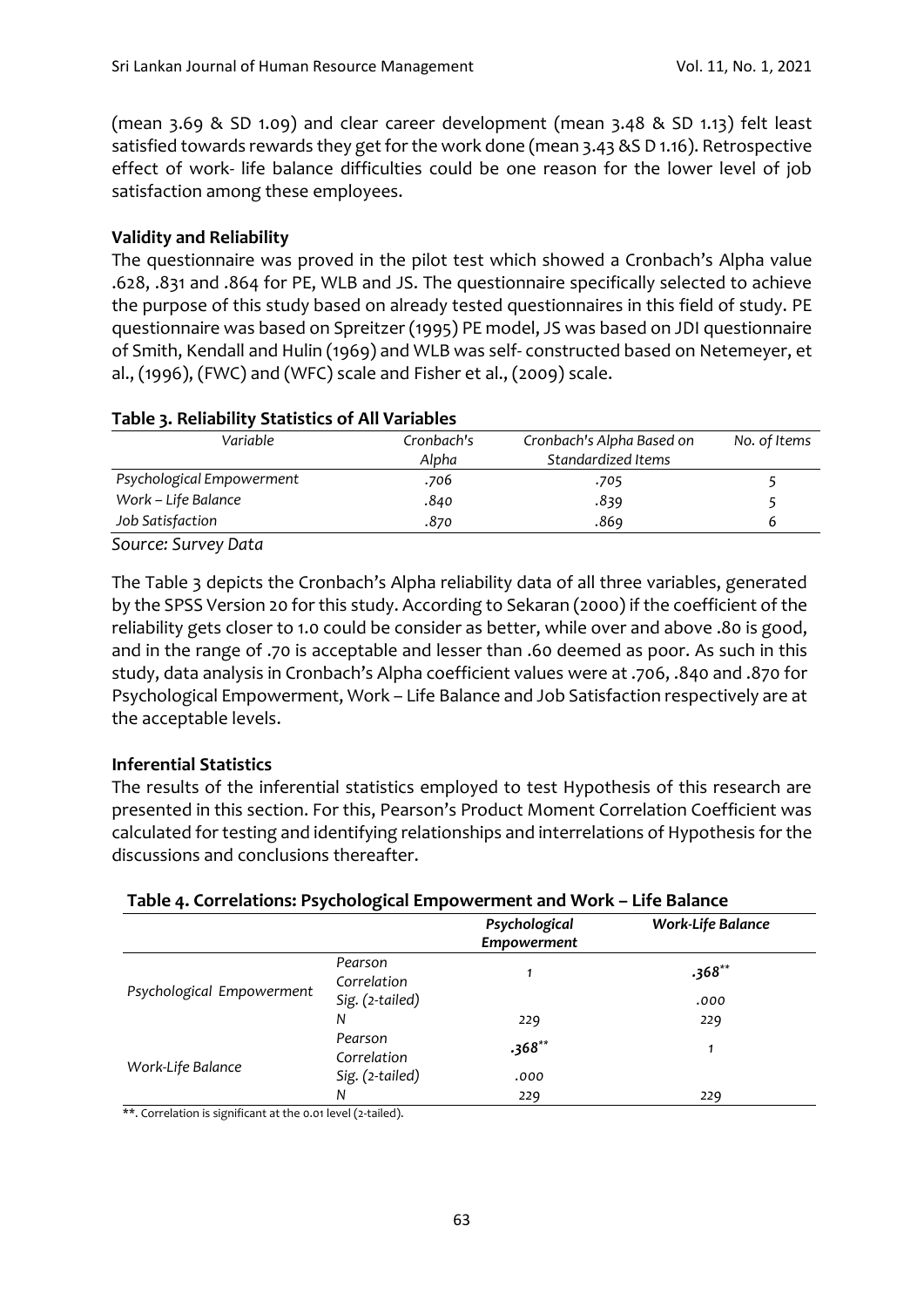According to the Table 4, there is the existence of a significant, direct and positive relationship between Psychological Empowerment and Work – Life Balance (r = 0.368, p < 0.01).

Hence, *H1: The positive relationship between Psychological Empowerment and Work-Life Balance is accepted.*

The finding of the H1 suggests that there is a positive relationship between the Psychological Empowerment and Work – Life balance among the female middle level bank managers in Western, Southern and Central provinces of Sri Lanka. As such, higher the level of psychological empowerment higher the level of work – life balance an employee can experience. Psychological empowerment is having a direct bearing on the work – life balance out comes of a female worker. This indicates the critical aspect of the need to maintain a higher level of psychological empowerment to have betterment in an individual's effort to optimize their work – life condition.

|                     | <b>Work-Life Balance</b> | <b>Job Satisfaction</b> |
|---------------------|--------------------------|-------------------------|
| Pearson Correlation |                          | $.531***$               |
| Sig. (2-tailed)     |                          | .000                    |
| N                   | 229                      | 229                     |
| Pearson Correlation | $.531$ **                |                         |
| Sig. (2-tailed)     | .000                     |                         |
| N                   | 229                      | 229                     |
|                     |                          |                         |

#### **Table 5. Correlations: Work – Life Balance and Job Satisfaction**

\*\*. Correlation is significant at the 0.01 level (2-tailed).

The Table 5 specify the existence of a significant, direct and a positive relationship between Work – Life Balance and Job Satisfaction ( $r = 0.531$ ,  $p < 0.01$ ).

#### Hence, *H2: The positive relationship between Work-Life Balance and Job Satisfaction is accepted.*

The findings of the H2 suggests that there is a positive relationship existing between the Work – Life balance and Job Satisfaction among the female middle level bank managers in Western, Southern and Central provinces of Sri Lanka in this study. As such higher the level of work – life balance an employee can experience higher the level of Job Satisfaction, which is a retrospective effect. The state of affairs of work – life balance conditions of a female worker undoubtedly affect the Job Satisfaction of them. This indicates the decisiveness of an individual employee's work – life conditions on the Job Satisfaction.

#### **Table 6. Correlations: Psychological Empowerment and Job Satisfaction**

|                           |                     | Psy. Empowerment | Job Satisfaction |
|---------------------------|---------------------|------------------|------------------|
|                           | Pearson Correlation |                  | $.428**$         |
| Psychological Empowerment | Sig. (2-tailed)     |                  | .000             |
|                           | N                   | 229              | 229              |
|                           | Pearson Correlation | $.428**$         |                  |
| Job Satisfaction          | Sig. (2-tailed)     | .000             |                  |
|                           | N                   | 229              | 229              |

\*\*. Correlation is significant at the 0.01 level (2-tailed).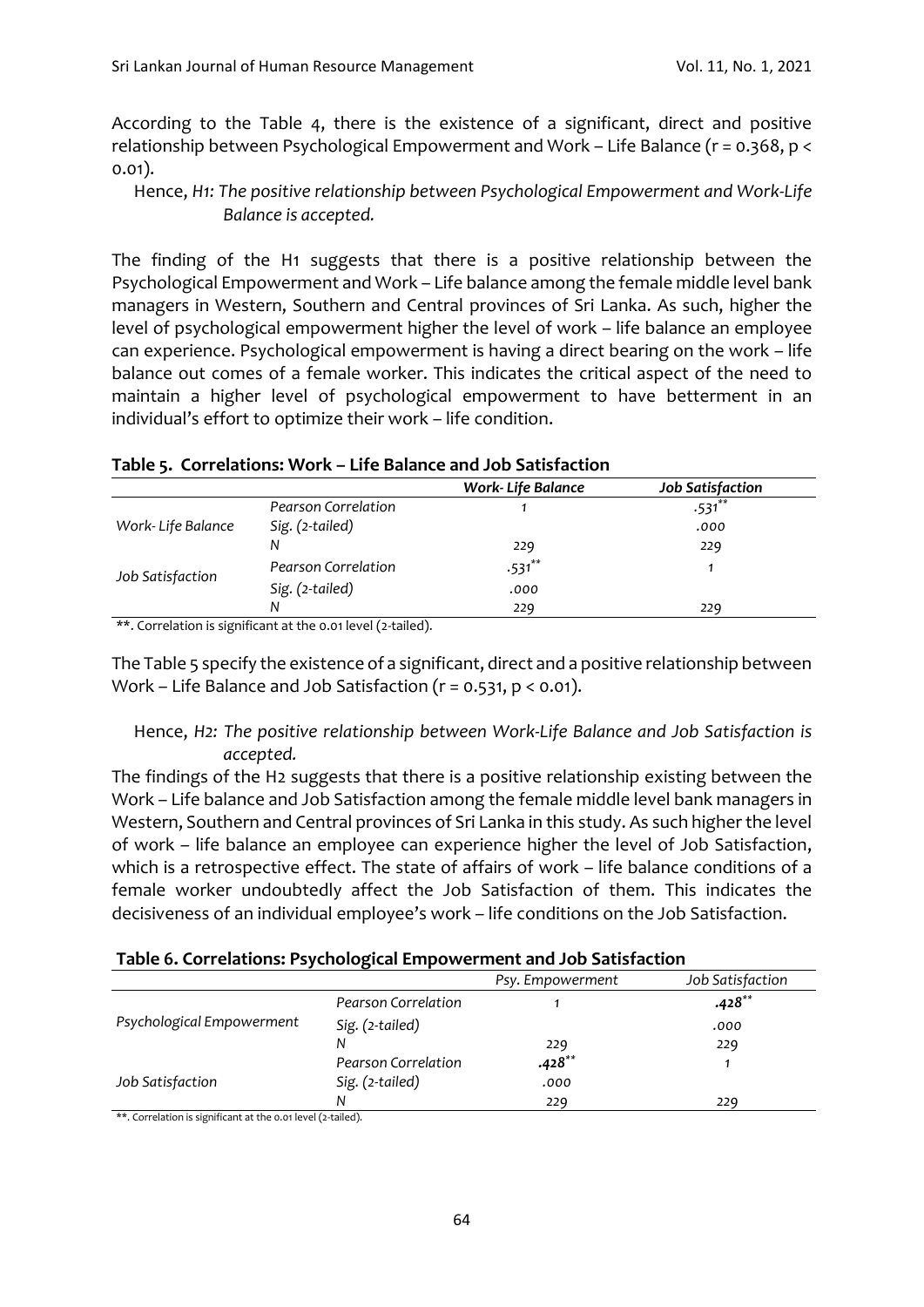The above Table specifies the existence of a significant, direct and positive relationship in between Psychological Empowerment and Job Satisfaction (r = 0.428, p < 0.01).

## Hence, *H3: The positive relationship between Psychological Empowerment and Job Satisfaction is accepted.*

The findings of the H3 suggests that there is a positive relationship existing between the psychological empowerment and Job Satisfaction among the female middle level bank managers in Western, Southern and Central provinces of Sri Lanka. That indicates higher the level of psychological empowerment of an employee higher the level of Job Satisfaction in them. This specifies that the state of psychological empowerment of an individual unquestionably affects their Job Satisfaction in the work place. This statistical relation also signifies the importance of having an adequate level of psychological empowerment for female bank employees to achieve their job satisfaction.

| Table 7. You K-Life Dalance, Psychological Empowerment and Job Satisfaction |         |         |         |         |                     |
|-----------------------------------------------------------------------------|---------|---------|---------|---------|---------------------|
| <b>Variables</b>                                                            | Model 1 | Model 2 | Model 3 | Model 4 | <b>Sobel Test</b>   |
| Job Satisfaction                                                            | α       |         | α       | α       |                     |
| Psychological                                                               | .586    | .591    |         | .368    |                     |
| Empowerment                                                                 | (.000)  | (.000)  |         | (.000)  |                     |
| Work -Life Balance                                                          |         | A       | .454    | .369    |                     |
|                                                                             |         |         | (.000)  | (.000)  |                     |
| B                                                                           | 1.299   | .883    | 2.161   | .973    |                     |
| $R^{\Lambda}$                                                               | .183    | .136    | .282    | 344ء    |                     |
|                                                                             | 50.82   | 35.64   | 89.07   | 59.30   |                     |
| Sig.                                                                        | .000    | .000    | .000    | .000    |                     |
| Sobel Test                                                                  |         |         |         |         | $4.64 \times 0.001$ |

## **Table 7. Work-Life Balance, Psychological Empowerment and Job Satisfaction**

*Source: Survey Data*

In the Table 7 statistical analysis carried out using Sobel test indicated the result of 4.64 ( p<0.001) being the observed *p-*value below .001 is the indication the significant effect of mediation role in the association of Psychological Empowerment and Job Satisfaction with the inclusion of Work – Life Balance as the mediator. This was further specified by the decline in beta value of Psychological Empowerment from .586 to .368, or the effect of Work–Life Balance specifies the mediating effect of Work –Life Balance as the mediator. The value of Sobel test being at 4.64 is the indication of the effect of independent variable Psychological Empowerment on the dependent variable Job Satisfaction via the mediator variable.

The statistical analysis for the identification of the mediation relation, with dependent variable Job Satisfaction and independent variables Psychological Empowerment was established adding to the existing literature of the mediating role of Work - Life Balance. This result evidences the impact of unavoidable interrelation among these three variables on the female bank employees in this study. The effect of any adverse fallings-out in one dimension will lead for inevitable disruptions in other two dimensions which may affect the personal value system of an individual relentlessly directed towards work – life, job satisfaction and psychological empowerment ultimately.

These associations, the positive relations among psychological empowerment, work – life balance & job satisfaction and the mediation effect of work life balance on the relationship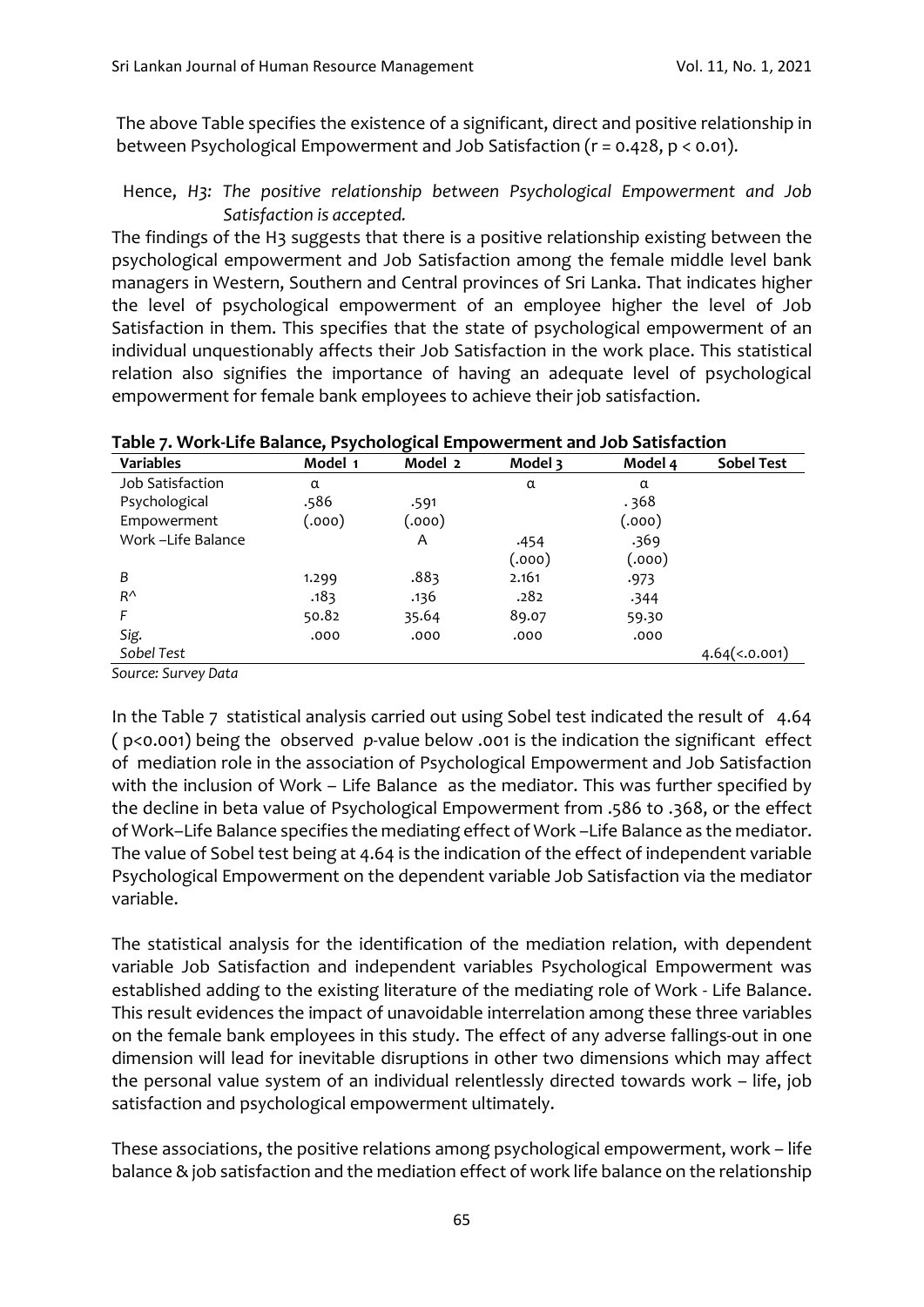between psychological empowerment & job satisfaction, the concept 'Work-Life Cycle of an Employee' could be established.

#### **Work-Life Balance and Job Satisfaction of an Employee**

With the establishment of the above hypothesis, it reveals the existence of a Work –Life cycle of an Employee. This is with the establishment of positive correlations existing among psychological empowerment with work-life balance, work-life balance with job satisfaction and psychological empowerment with job satisfaction. These co-existing interrelations signify the interrelations among Psychological Empowerment, Work-Life Balance and Job Satisfaction and the inter dependencies to each variable. As such this statistical positive relationship among all three variables reveals that, the consequence of adverse effect of any single variable is having a significant unavoidable impact on the other two variables.

#### **Figure 3. Work – Life Balance Cycle of an Employee (Inter relation of Work-Life Balance, Psychological Empowerment and Job Satisfaction)**



*Source: Researchers' own construct*

This work life cycle of an employee identifies the interdependence of Psychological Empowerment, Job Satisfaction and Work life balance of an employee. Which, if not maintained well within the boundaries of this circle will lead to many conflicting situations of Work–Life Imbalance. To be within this Work Life circle, an employee should understand their own Work Life Cycle and the importance and the influence of each domain over the other two (02) domains and its interrelations with each other.

One has to carefully analyze and identify elements in each of these dimensions, and should pay attention and be concerned with the impact of one dimension having on the other two (02) dimensions with their own day-today actions and activities. This is highly individualized scenario and solely dependent upon an individual's lifestyle, social and cultural upbringing and other environmental factors. The major influencer to the disturbance of this cycle is from the increasing demands from an employee's job or work place responsibilities, which erodes the quality time a person needs to spend with their family and to have their own personal time. Which in turn significantly affects the psychological wellbeing of an individual adding to the psychological empowerment status and their job satisfaction.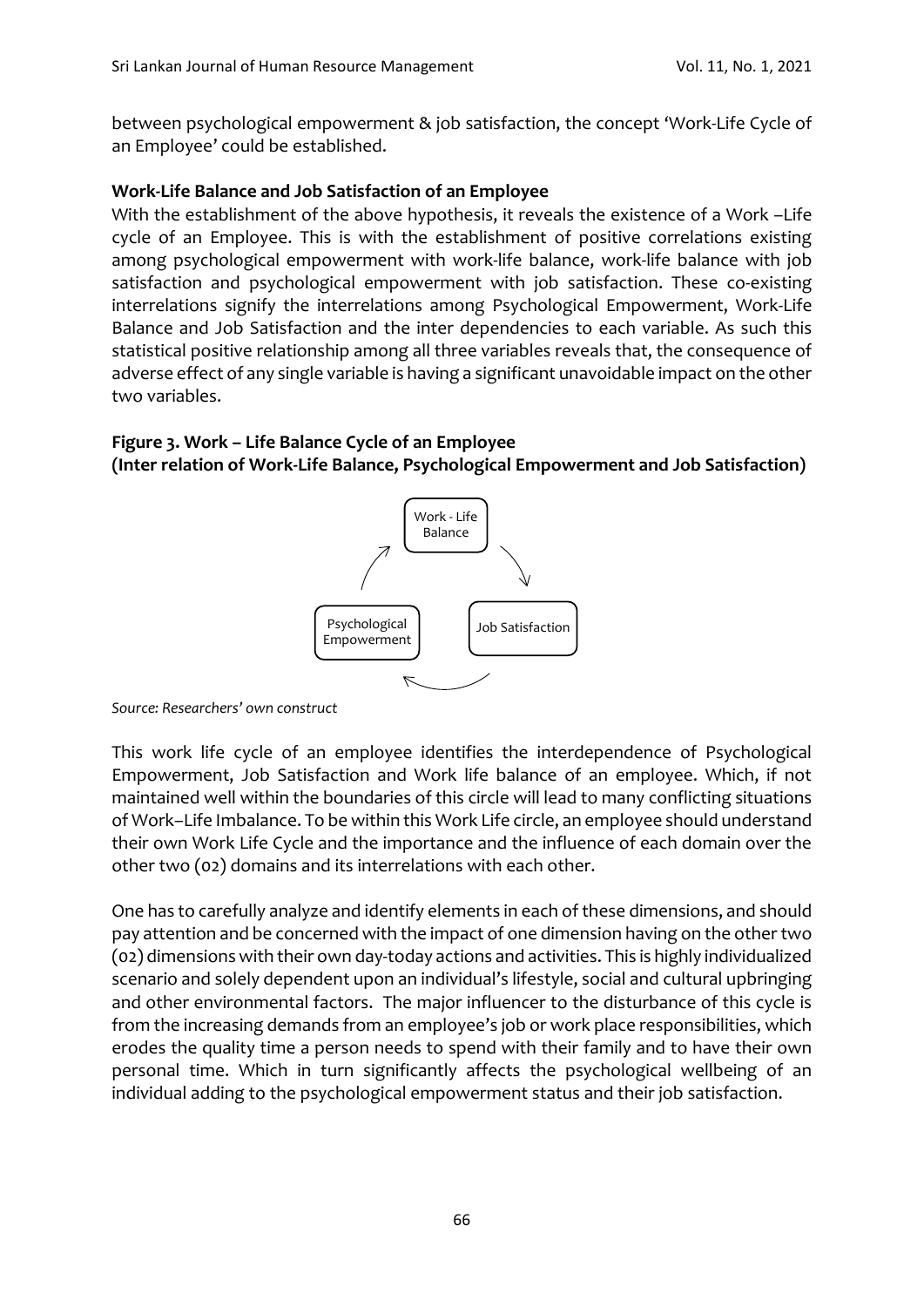## **Discussion, Conclusions and Recommendations**

This study was conducted to identify the mediation effect of Work–Life Balance on the relationship between Psychological Empowerment and Job Satisfaction among female banking employees of Sri Lanka. This was concentrated within the Western, Central and Southern provinces of the island due to time constrains and easy access to data collection.

In this study, the First Hypothesis (H1) revealed that, there was a significant positive correlation between the independent variables, psychological empowerment and work – life balance of the sample population. That is any positive outcome in one dimension is having a related positive effect in the other variable. There is a direct link between the level of psychological empowerment of these employees to their work - life balance outcomes. In the second hypothesis (H2), it was statistically revealed that, there was a positive correlation exits between the independent variable work – life balance and the dependent variable job satisfaction of the sample population. The ultimate job satisfaction of an employee is having a direct correlation with the level of work – life balance of a female bank employee or the retrospective effect of work – life balance is having a significant impact on the job satisfaction of an employee. The statistical significance of the third Hypothesis (*H3)* proved the positive correlation between the independent variable psychological empowerment and the dependent variable job satisfaction. Any adversative variance in the psychological empowerment of an employee is having its own share of negative consequence down the line of their own job satisfaction. The acceptance of the forth Hypothesis (*H4)*, recognizes the mediation effect of work-life balance on the relationship between psychological empowerment and job satisfaction among this female middle management level employees of Sri Lanka.

The acceptance of all four Hypotheses in this study establishes the theory of 'work – life cycle of an employee'. The statistically acceptable positive correlation among dependent and independent variables signifies the retrospective inter-relations of each variable on the other and it should be noted that a single variable cannot stand-alone or exists by itself under any circumstances of an employees work – life cycle. An imbalance created in any of these three dimensions will adversely affect the elements of other two dimensions, which leads to dissatisfaction within the employee, with a contemplative effect on the other dimensions. The importance of Psychological Empowerment in this Cycle is the "Mind Power" of an employee, which assists them to understand and take practical and sensible steps to keep this balance in-tact within their own individual Employee Life Cycle.

A personal conflict in family life on the other hand affects psychological empowerment and the job satisfaction among employees. Not being able to spend sufficient time with their family commitments due to the intense demand from their work responsibilities will complicate the conflictions in domestic life of female workers, increasing the rate of divorce, single parenting ultimately affecting the children and younger generation. This is having a very high retrospective effect on the organization and the entire banking industry and quality of female employee's productivity of national economy.

Further this dissatisfaction among employee's leads to demotivation, depersonalization, and emotional exhaustion which paves way for employee workplace burnout. Not being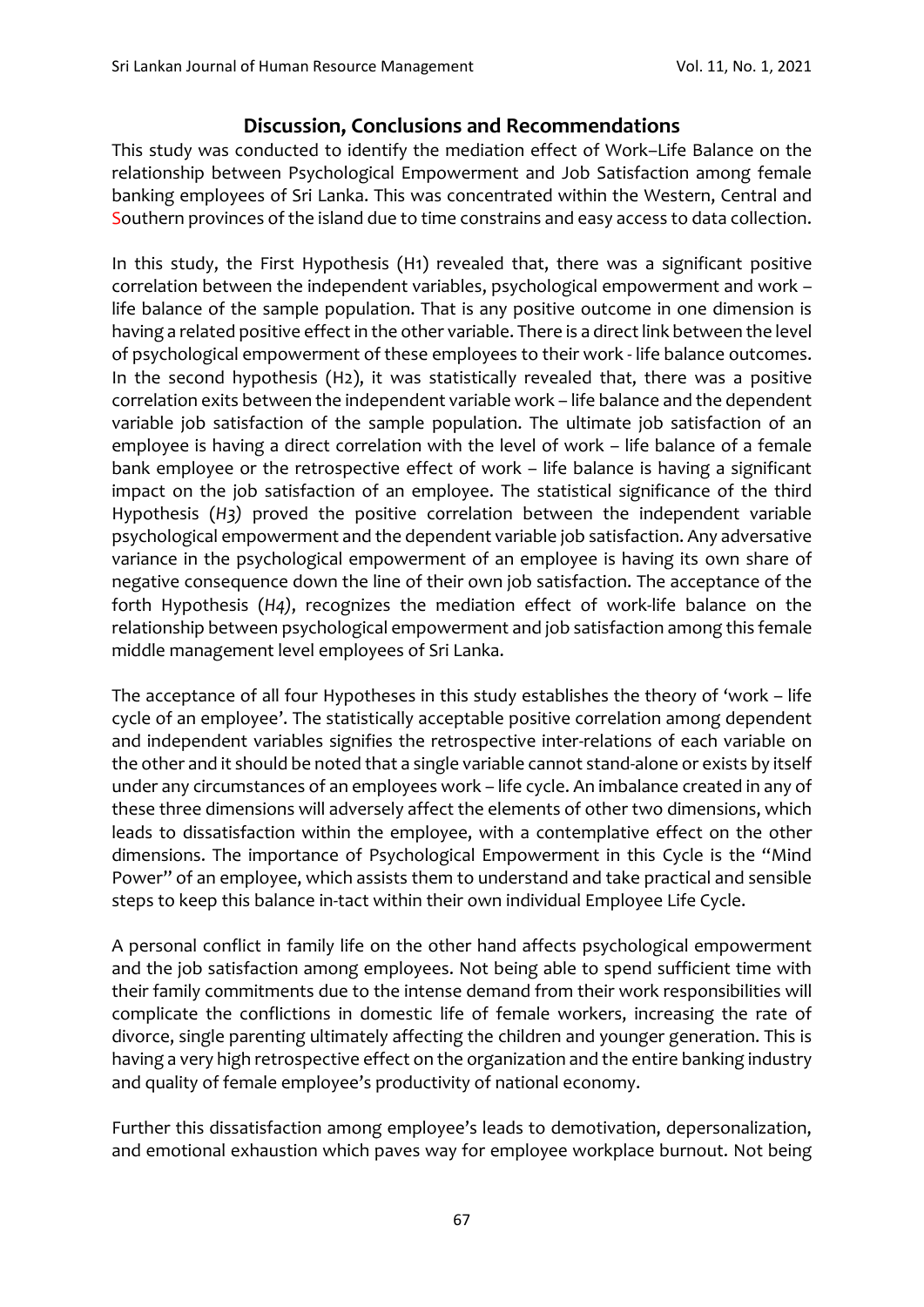able to identify and address the root cause for these burning issues of female employees on time, will escalate it to the level of seeking law of defense.

For any contemporary organization to maximize their profitability, employee's productivity and commitment should be at the optimal levels, as such many detailed theories and research results, finds it's ways to the core of an employee's Psychological Empowerment their Job Satisfaction and work - life balance. In this connection, by perusal this study and by referring to already available literature on Work – Life Balance, Psychological Empowerment and Job Satisfaction, employers can take relevant timely measures and initiatives to improve and enhance the productivity of these female employees for a better commitment and to improve their quality of output. Better management of situations and mitigate or eliminate dissatisfactory effects or hindrance from this side of the employment implicating to the overall productivity, efficiency of employees. This undoubtedly will help female employees in facing numerous difficulties they encounter in the work place and domestic front, with the initiations taken by employers to instill sufficient initiatives from the employment side to minimize work life balance conflicts, and improve job satisfaction of their female employees and to empower the female work force with better psychological empowerment practices. That will increase female employee's participation to the national economy, with quality performance outcomes.

Further, this will avoid brain drain of knowledge women workers of organization up to a certain extent and retain them in their work force. And with the improved quality performance and commitment will improve the service rendered by these female bankers. This will pave the way to out-perform competitors to gain competitive advantage in the market for the ultimatum of profit maximization and stakeholder satisfaction.

According to ILO (2018), the work force participation of female workers in Sri Lanka is at a lower level of 30 to 35 percent for last two decades and they predict that our labour force will start to shrink as early as 2026. This is an eye opener for our employers to align their work force management strategies in taking proactive counter measures to face this labour predicament in the near future. One practical measure which could be initiated today itself by the employers, is to address the most pressing concerns of our women workers. It is paramount important to initiate result-oriented work – life balance policies to up lift the present difficulties encountered by these employees; and to help them to have a balance in their domestic life and work life, of which has the retrospective influence of that over every aspect of the working environment as statistically proven in this study.

#### **Future Research**

This study was conducted to identify the mediation effect of work –life balance on the relationship between psychological empowerment and job satisfaction, which was narrowed down to the female middle management employees in the banking sector, employed at Western, Central and Southern provinces of the Island. As such, further studies could be carried out on the same topic to support and further establish the findings of this empirical research in the Sri Lankan context since very few or no existing published studies could be found by the perusal of existing literature.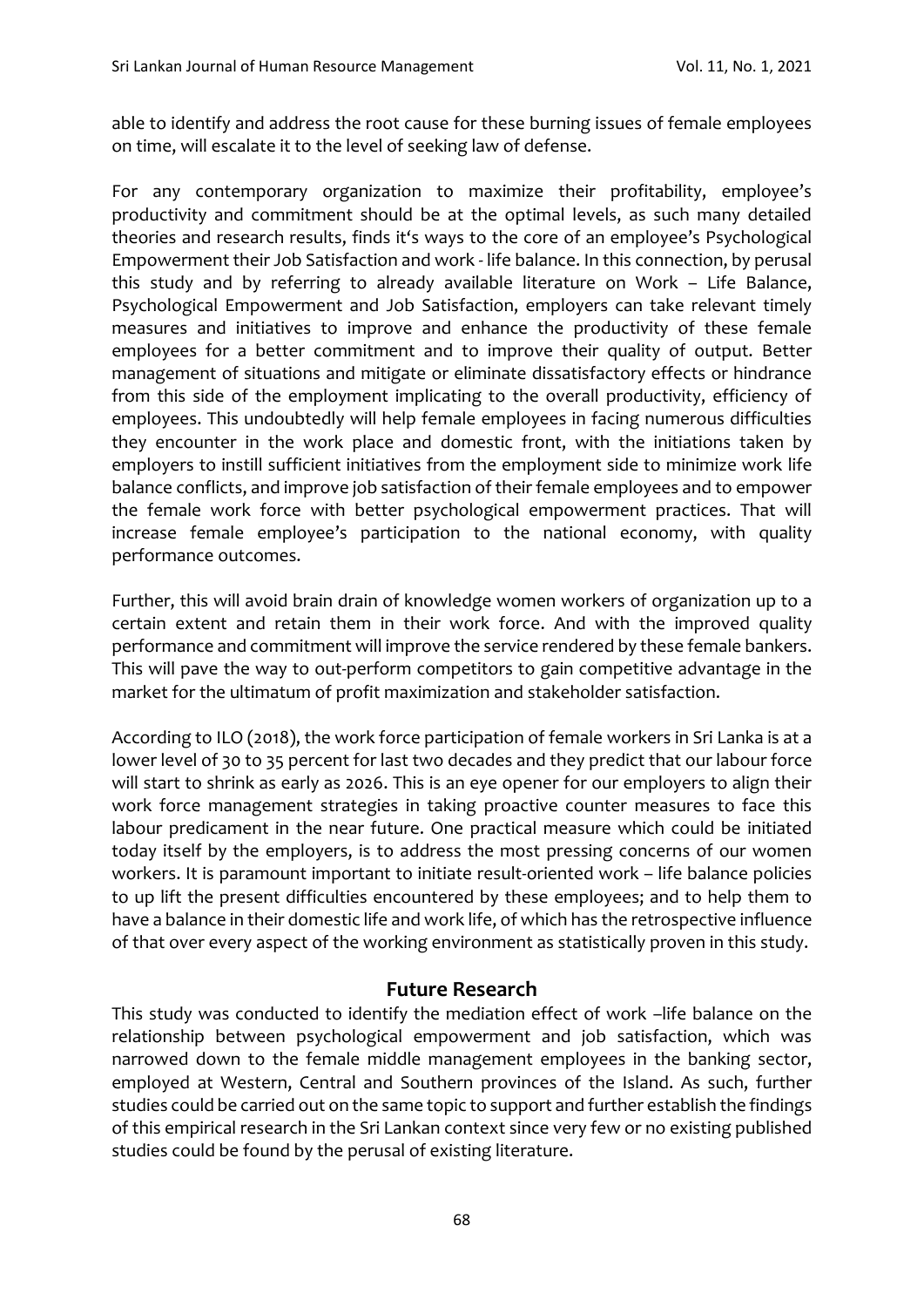The same study could be extended to all employment sectors in the country or may be conducted among both genders. An extensive study could be carried out by covering all provinces of the island limited to the banking sector or different business entities of the labor market in Sri Lanka and any other major area of employment or in combination of several sectors. Research could be carried out to further support and establishment of the new theory 'the work–life cycle of an employee', the findings will undoubtedly open new way of looking at the work-life balance initiatives of employers.

#### **References**

- Adikaram, D.S.R. (2016), Impact of Work Life Balance on Employee Job Satisfaction in Privet Sector Commercial Banks of Sri Lanka, *International Journal of Scientific Research and Innovative Technology*, Vol. 3, No. 11, pp. 17-31.
- Akdağ F. (2012), *Impact of Empowerment on Work-Life Balance and Employee Well-Being*, Paper presented at the Cambridge Business and Economic conference, Yeditepe University, Faculty of Economics and Administrative Sciences, Department of Business Administration, Istanbul, Turkey.
- Al-Ababneh, M. Al-Sabi, S. and Alshakhsheer, F. Masadeh, M. (2017), The Influence of Employee Empowerment on Employee Job Satisfaction in Five-Star Hotels in Jordan, *International Business Research*, Vol. 10, No. 3, pp. 133-147.
- Alajmi, S. (2016), Linking Psychological Empowerment to Job Satisfaction and Organizational Commitment: Investigating the Mediating Effect of Organizational Trust, *International Journal of Business and Management*, Vol. 11, No. 10, pp. 120-140.
- Babbie, E. (1998), *The practice of social research*, Belmoth, MA: Wadsworth Publishing.
- [Boudrias, J.](https://www.emerald.com/insight/search?q=Jean%E2%80%90S%C3%A9bastien%20Boudrias) [Gaudreau, P.](https://www.emerald.com/insight/search?q=Patrick%20Gaudreau) [Savoie, A.](https://www.emerald.com/insight/search?q=Andr%C3%A9%20Savoie) and [Morin, A.J.S.](https://www.emerald.com/insight/search?q=Alexandre%20J.S.%20Morin) (2009), Employee empowerment: From managerial practices to employees' behavioral empowerment, *[Leadership & Organization](https://www.emerald.com/insight/publication/issn/0143-7739)  [Development Journal](https://www.emerald.com/insight/publication/issn/0143-7739)*, Vol. 30, No. 7, pp. 625-638.
- Brough, P. Timms, C. O'Driscoll, M.P. Kalliath, T. Siu, O. Sit, C. and Lo, D. (2014), Work–life balance: a longitudinal evaluation of a new measure across Australia and New Zealand workers, *The International Journal of Human Resource Management*, Vol. 25, No. 19, pp. 2724-2744.
- Conger, J. A. and Kanungo, R. N. (1988), The empowerment process: Integrating theory and practice, *The Academy of Management Review,* Vol. 13, No*.* 3, pp. 471-482.
- Dessler, G. (2006), Framework for Human Resource Management, 4<sup>th</sup> ed, Prentice Hall.
- Department of Census and Statistics (DCS). (2017), The Quarterly Report of Sri Lanka Labor Force Survey, fourth quarter, Ministry of National Policies and Economic Affairs, Sri Lanka.
- Fisher, G. and Bulger, C. and Smith, S. C. (2009), Beyond Work and Family: A Measure of Work/Non work Interference and Enhancement, *Journal of Occupational Health Psychology*, Vol. 14, No. 4, pp. 441-456.
- Galinsky, E. Bond, J. T. and Friedman, D. E. (1996), The role of employers in addressing the needs of employed parents, *Journal of Social Issues,* Vol. 52, pp. 111-136.
- Grant-Vallone, E. J. and Ensher, E. A. (1998), *The effect of work and personal life conflict and Organizational Support*, Paper presented at the Academy of Management Conference, San Diego, CA.
- Guest, D.E. (2002), Perspectives on the Study of Work-life Balance, *Social Science Information*, Vol. 41, No. 2, pp. 255-279.
- Hill, E. J. Hawkins, A. J. Ferris, M. and Weitzman, M. (2001), Finding an extra day a week: The positive influence of perceived job flexibility on work and family life balance, *Family Relations*, Vol. 50, No.1, pp. 49-54.
- International Labour Organization (ILO). (2018), Women at Work: The course for Sri Lanka, https://www.ilo.org/colombo/info/pub/pr/WCMS\_558635/lang--en/index.htm.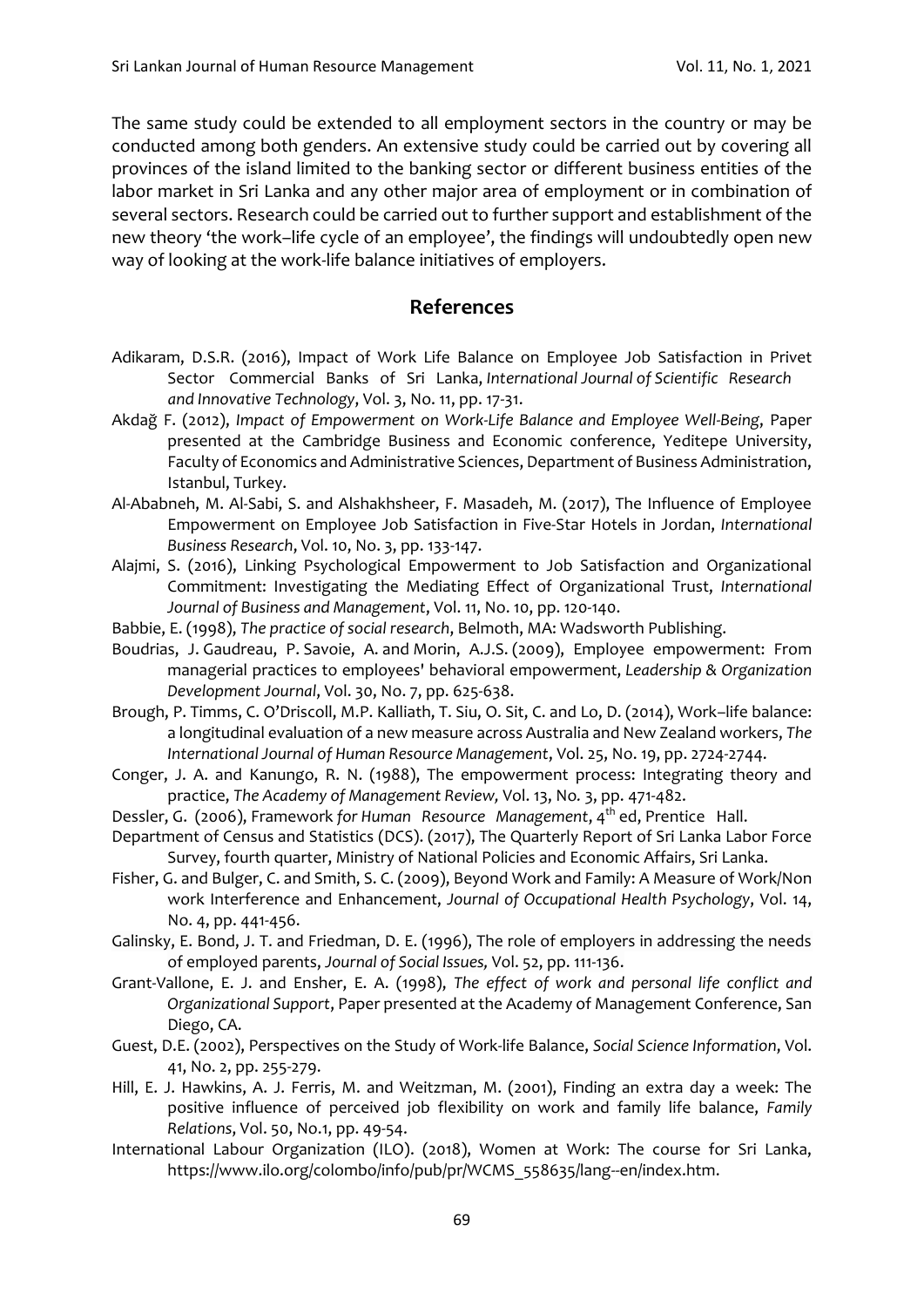- Jayathilake, M. I. G. (2014), A Study on the Job Satisfaction among Extension Officers in the Department of Animal Production and Health in Rathnapura District, *Unpublished Master of Public Administration (MPA) Thesis*, School of Postgraduate Studies, Sri Lanka Institute of Development Administration, Colombo, Sri Lanka.
- Kalliath, T. and Brough, P. (2008), Work-Life Balance: A review of the meaning of the balance construct, Journal *of Management & Organization*, Vol. 14, pp. 323-327.
- Locke, E. A. (1976), The nature and causes of job satisfaction. In Dunnette, M. D., (eds), *Handbook of industrial and organizational psychology,* Chicago, IL: Rand McNally.
- Loretto, W. Popham, F. Platt, S. Pavis, S. Hardy. G. Macleod, L. & Gibbs, J. (2005), Assessing psychological well-being: A holistic investigation of NHS employees, *International Review of Psychiatry*, Vol. 17, No. 5, pp. 329–336.
- Mahdizade, A. A, and Aylka, H.A. (2010), The relationship between quality of work life (QWL) and branch staff performance based on Walton's for Firoozkoh Azad University, *Scientific Journal of Management*, Vol. 7, No. 2, pp. 1-17.
- Maume, D. J. and Houston, P. (2001), Job segregation and gender differences in work-family spillover among white-collar workers, *Journal of Family and Economic Issues,* Vol. 22, No. *2,* pp.171–189.
- Menon, S. T. (1999), Psychological empowerment: Definition, measurement, and validation. *Canadian Journal of Behavioural Science / Revue canadienne des sciences du comportement,* Vol. 31, *No.* 3, pp.161–164.
- Miskel, C. and Ogawa, R. (1988), Work motivation, job satisfaction, and climate, In Boyan, N. J., (eds), *Handbook of research on educational administration*, New York: Longman.
- Mitchell, T.R. and Larson, J.R. (1987), *People in organizations: An introduction to organizational behaviour*, New York: McGraw-Hill.
- Moye, M. J. Henkin, A. B. and Egley, R. J. (2005), Teacher-Principal Relationships Exploring Linkages between Empowerment and Interpersonal Trust, *Journal of Educational Administration*, Vo. 43, No. 3, pp. 260- 277.
- Netemeyer, R. G. Boles, J. S. and McMurrian, R. (1996), Development and Validation of Work-Family Conflict and Family-Work Conflict Scales. *Journal of Applied Psychology*, Vol. 81, No. 4, pp. 400-410.
- Oxford Advanced Learner's Dictionary. (2002), Oxford University Press.
- Robbins, S. P. and Judge, T. A. (2007), *Organizational behavior*, 12th ed, Upper Saddle River, NJ: Pearson Prentice Hall.
- Seibert, S.E. Wang, G. and Courtright, S.H. (2011), Antecedents and consequences of psychological and team empowerment in organizations: a meta-analytic review, *Journal of Applied Psychology*, Vol. 96, No. 5, pp. 981-1003.
- Sekaran, U. (2000), *Research Methods for Business: A Skill Building Approach, 3<sup>rd</sup> ed, New York: John* Wiley & Sons.
- Sivalogathasan, V. (2011), *Psychological Empowerment in the work place: A study on empowerment effect on critical work outcomes of High Tech Manufacturing Context in Sri Lanka*, Paper presented at International Conference on Applied Social Science (ICASS) in Changsha, China.
- Smith J. and Gardner D. (2007), Factors Affecting Employee Use of Work-Life Balance Initiatives, *New Zealand Journal of Psychology*, Vol. 36, No. 1, pp.1-12.
- Smith, P. C. Kendall, L. M. and Hulin, C. L. (1969), *The measurement of satisfaction in work and retirement: A strategy for the study of attitudes, Rand* Mcnally.
- Spreitzer, G.M. (1995), An empirical examination of a comprehensive model of psychological Empowerment in the work place, *American Journal of Community Psychology*, Vol. 5, pp. 601-629.
- Thomas, K. W. and Velthouse, B. A. (1990), Cognitive elements of empowerment: an "interpretive" Model of intrinsic task motivation, *Academy of Management Review*, Vol. 15, No. 4, pp. 666-681.